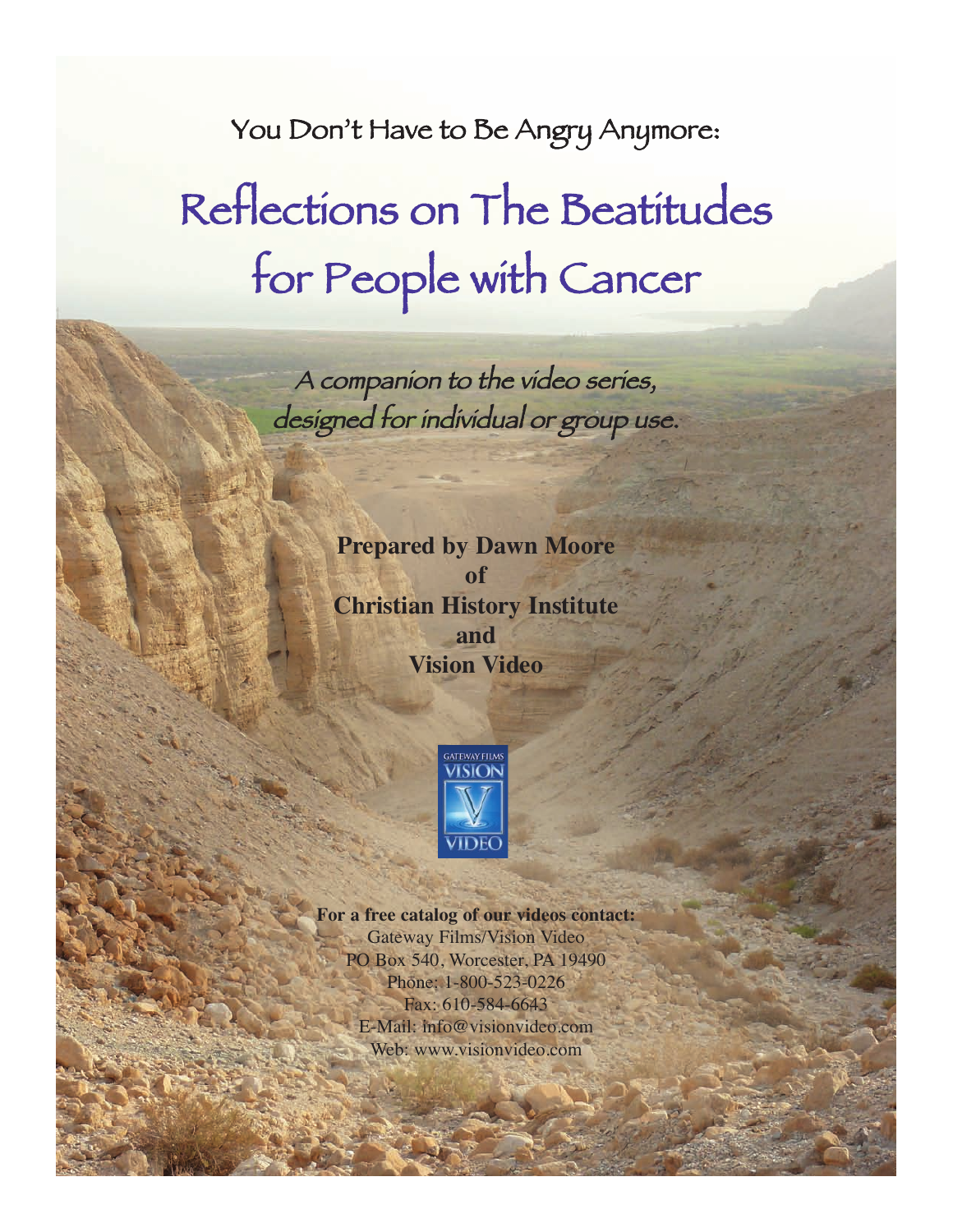### You Don't Have to Be Angry Anymore: Reflections on The Beatitudes for People with Cancer COMPANION GUIDE

#### **Table of Contents**

| A Word of Welcome from Presenter, Dr. Ken Curtis  4                          |
|------------------------------------------------------------------------------|
|                                                                              |
|                                                                              |
|                                                                              |
| Session 1: Introduction - Blessedness out of Brokenness 9                    |
|                                                                              |
|                                                                              |
|                                                                              |
| Session 5: Blessed are Those Who Hunger and Thirst for Righteousness 17      |
|                                                                              |
|                                                                              |
|                                                                              |
| Session 9: Blessed are Those Who Are Persecuted                              |
|                                                                              |
|                                                                              |
| "What Do You Want from Me?" – excerpts of a prayer $\dots\dots\dots\dots$ 29 |
|                                                                              |
|                                                                              |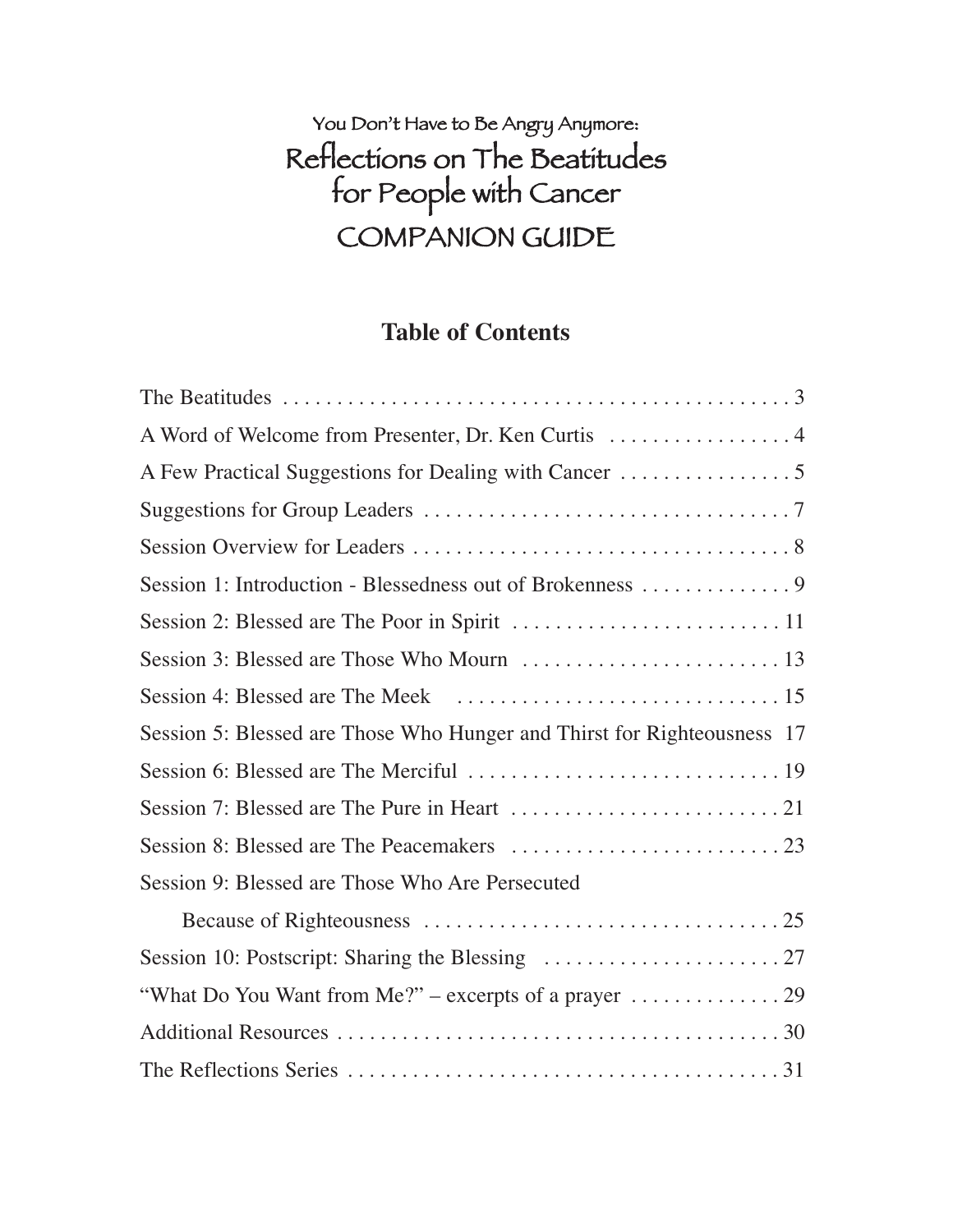# The Beatitudes

(Matthew 5:1-11a)

Now when he saw the crowds, he went up on a mountainside and sat down. His disciples came to him, and he began to teach them saying:

> "Blessed are the poor in spirit, for theirs is the kingdom of heaven.

Blessed are those who mourn, for they will be comforted.

Blessed are the meek, for they will inherit the earth.

Blessed are those who hunger and thirst for righteousness, for they will be filled.

> Blessed are the merciful, for they will be shown mercy.

Blessed are the pure in heart, for they will see God.

Blessed are the peacemakers, for they will be called sons of God.

Blessed are those who are persecuted because of righteousness, for theirs is the kingdom of heaven.

Blessed are you when people insult you, persecute you and falsely say all kinds of evil against you because of me. Rejoice and be glad, because great is your reward in heaven."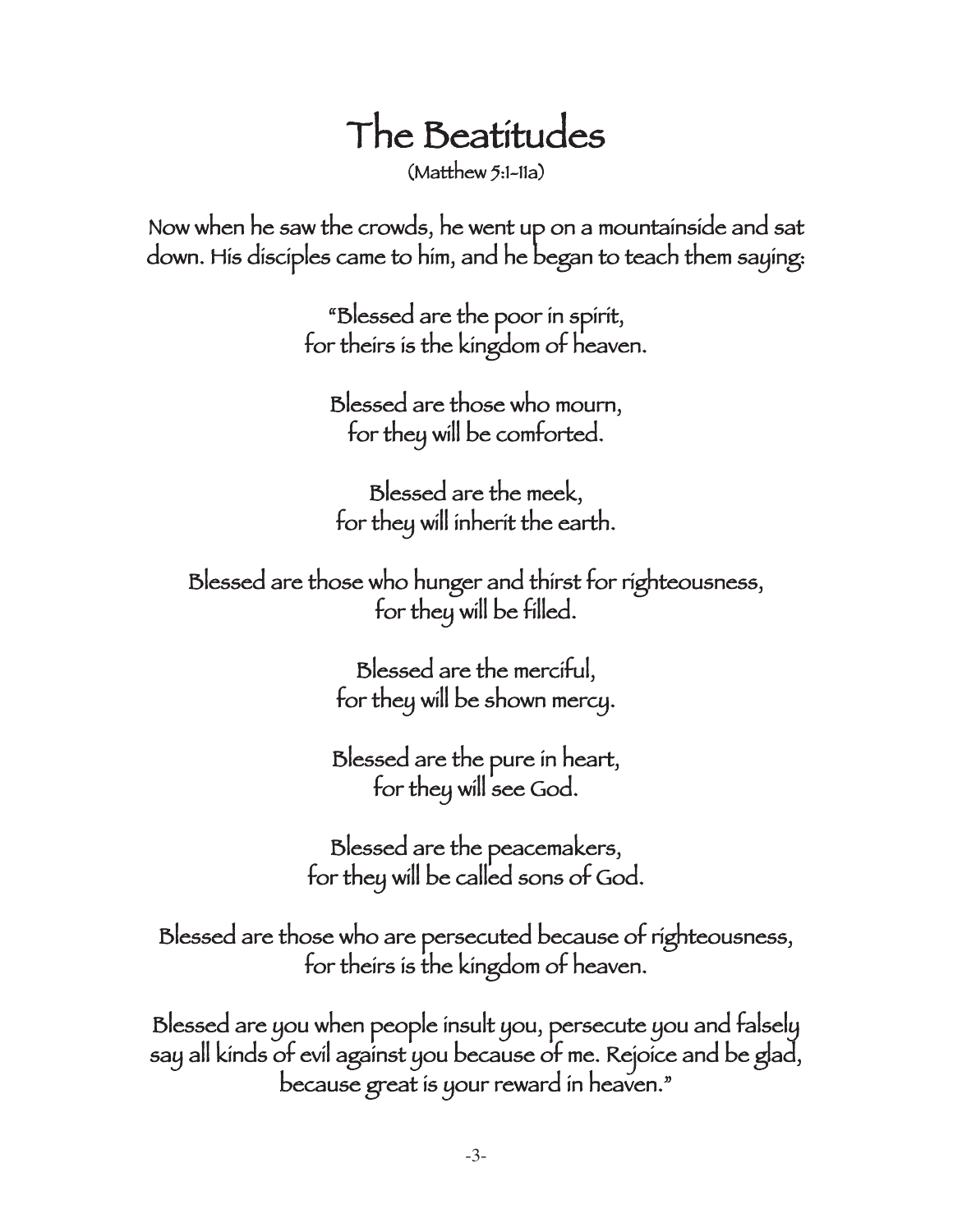### A Word of Welcome from DVD Presenter, Ken Curtis

When faced with a life-changing illness such as cancer, our initial gut-wrenching emotions range from fear to loneliness to anger. Our lives are turned upside down and nothing is as it was. We long for life to get back to "normal," yet we fear it never will and we are not sure where to turn. As I've faced my own health struggles in recent years, I've found my central source of strength in the words of Scripture. It is my prayer that these *Reflections on The Beatitudes* will deliver what they promise. "Blessed are they" are the familiar first words of each line, bringing with them the unmistakable promise of good things emerging from tough times!

*Reflections on The Beatitudes* is the third production in our series, created especially for those facing the difficulties of a life-altering diagnosis. As with the previous programs, *Reflections on Psalm 23* and *Reflections on The Lord's Prayer, Reflections on The Beatitudes* turns to Scripture passages for a word of comfort and encouragement. These words from Matthew 5:1-11 are short, familiar, and perhaps deceptively simple. Yet as we explore them more intimately, we find rich meaning and comfort for our current struggles.

Facing a serious illness, such as cancer, evokes many kinds of responses. For some people, the most immediate need is relief from physical discomfort and pain. For others, the shock of finding they are ill brings long-buried emotional issues to the forefront. For still others, ongoing responsibilities weigh heavily as they contemplate who will help fill their role if they cannot continue to function as they are accustomed. Financial matters are an unavoidable center of anxiety for many. Some find themselves caught up in a spiritual crisis, wondering if their faith will sustain them, while others wonder if they can still seek and find the Lord they had so little time for in the past.

It is also true that it is more than individuals who get cancer. Whole families do! The entire intimate circle of loved ones is caught up in coping with the disease. Consequently, this video series and companion guides are often used by family and friends, along with the person with cancer. The material is designed for both group discussion and personal reflection. Choose or modify the material as needed.

Finally, I encourage you to take your time. Do one session per day or even better, one each week. Reflect deeply on the blessings offered through the Scripture! In all likelihood, you will experience new understandings of your own circumstances, which will make the words of Scripture even more real in your own life. May you find yourself truly blessed as you explore all that the Lord has prepared for you in these short sayings!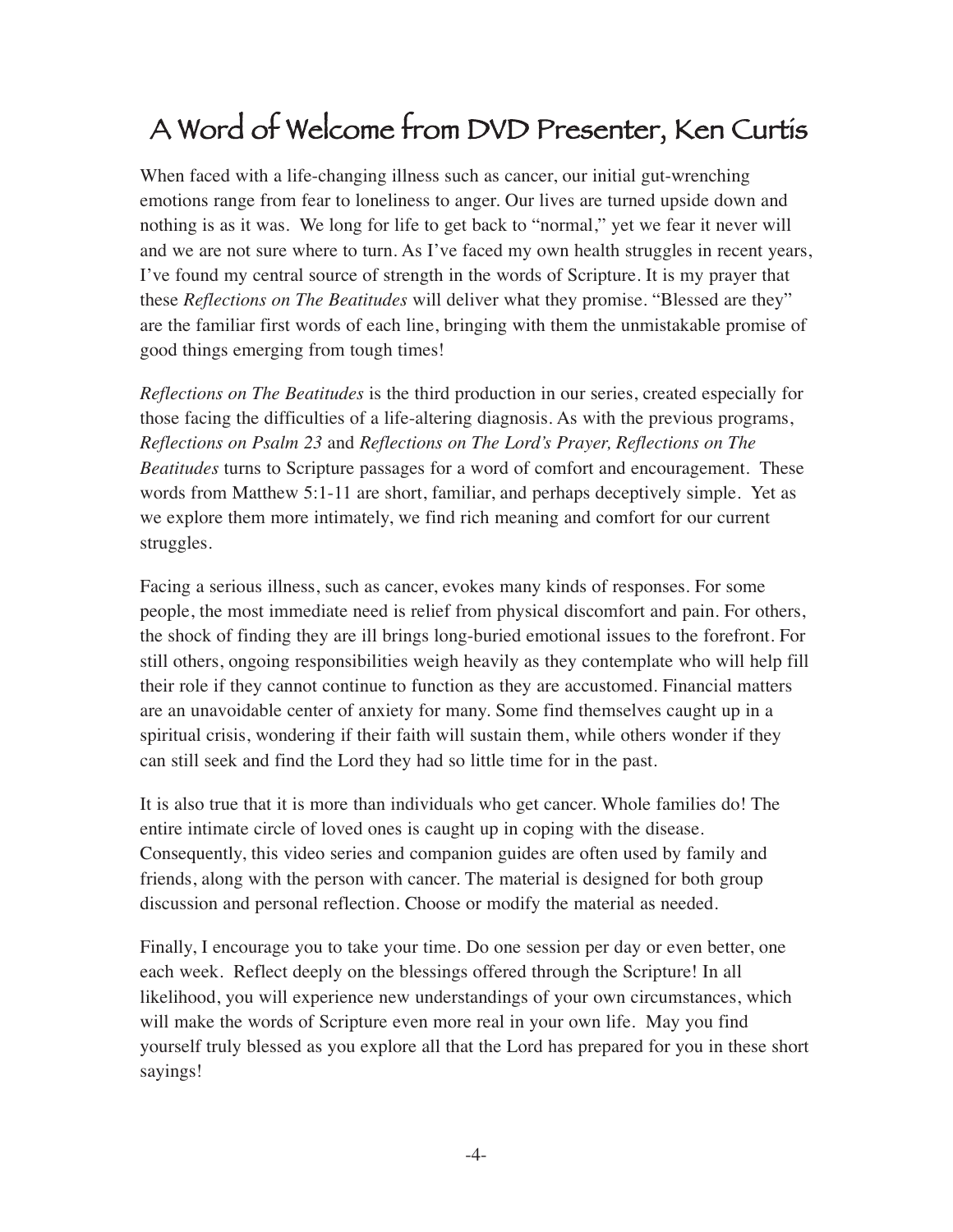### A Few Practical Suggestions for Dealing with Cancer

- **Accept and value the support of others.** There will be family and friends who want to assist you. Their love and support is an important source of strength, even though you may be hesitant or embarrassed to accept at first. One friend called and gave me a much-needed admonition when she heard of my diagnosis. This lady knew I lived a busy life and was immersed in my work. She was blunt. "You are at a place now where you have to make some changes," she said. "You need to pay a lot more attention to yourself and concentrate on getting well." That was so helpful in bringing me to the point of giving myself permission to concentrate on dealing with my disease and allowing others to take on some of my responsibilities at work and home. I have come to view their gifts of time and energy as a tangible expression of love and care, a blessing of incomparable worth.
- **Strengthen your prayer life.** Now is the time to increase the time you spend in prayer. Begin with The Lord's Prayer, one that you have likely prayed many times in the past. When you are ready, reach out to God in your own words. As you share openly in prayer, you will find increased comfort and strength for each new challenge. On your DVD is a special feature "An Artist's Interpretation of the St. Teresa Prayer." Use this as another form of prayer. For much more information on prayer, see our companion program *Reflections on The Lord's Prayer for People with Cancer.*
- **Music can help.** Music can sooth the soul like nothing else. Select music that speaks to you and brings comfort to your spirit. I find I am especially comforted through music based on Scripture. Explore various styles of music and find what works for you. What brings comfort and peace to your spirit? Our companion program *Reflections on Psalm 23* includes two musical renditions of the song, and *Reflections on The Lord's Prayer* features a new version of the prayer set to music. These pieces are a source of comfort for many.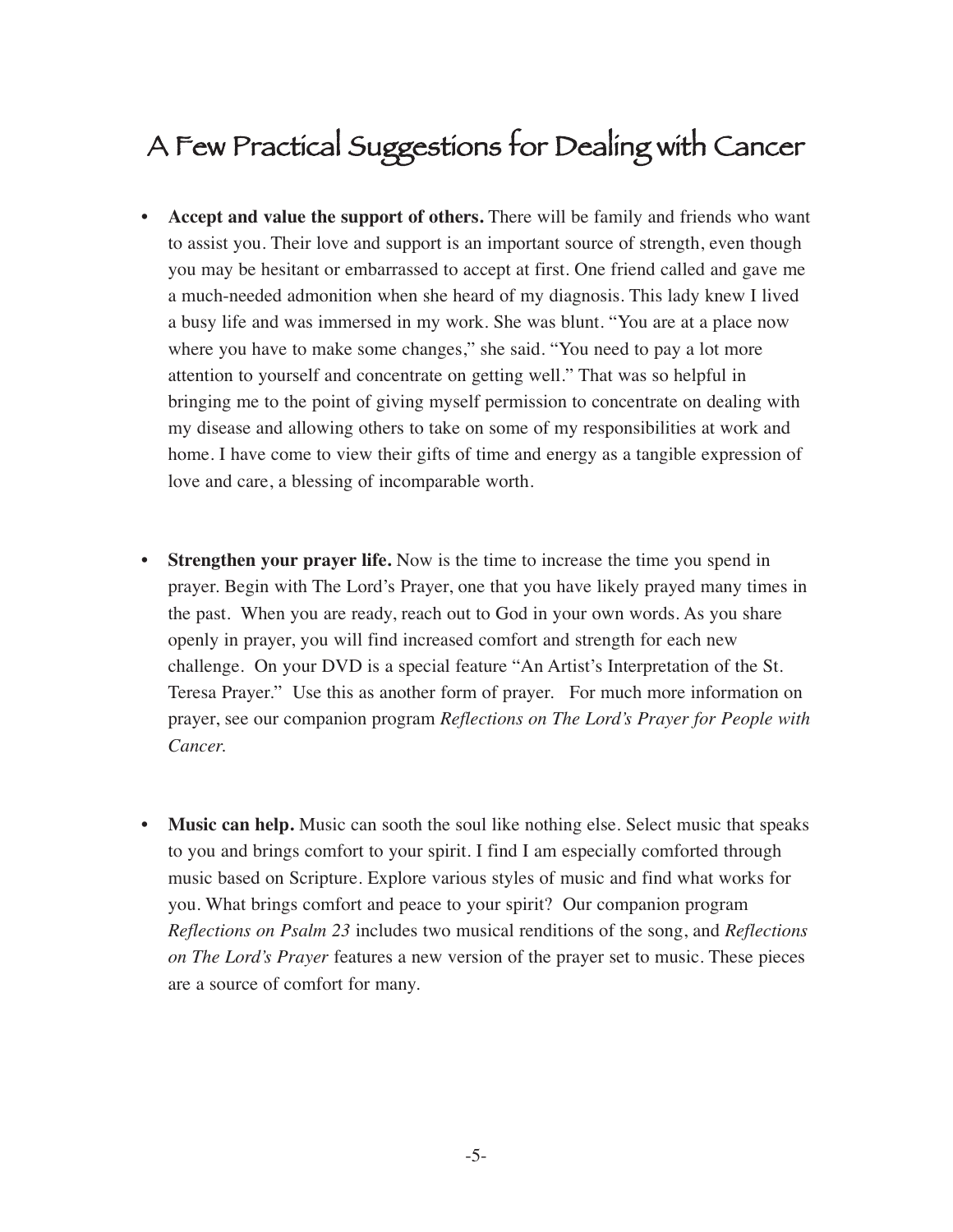A Few Practical Suggestions For Dealing With Cancer (continued)

- **Keep a journal.** When I was first diagnosed with cancer, a close friend offered this advice: Take good notes! I did not understand at the time the wisdom of this counsel. But I have come to highly value the documentation of my journey through the thickets of the cancer world. Having a log of what has happened and how I have reacted to it has proven invaluable. Cancer can be devastating. There is no way to soften the blow. This uninvited intruder defines the rest of your life to a significant degree. Things are going to be different. You are going to change, one way or another. There is no choice about that. But to some degree, you can choose how you will change, how you will respond to the changes that you cannot control, and how you will get a grip on the changes over which you do have some discretion. It is so important for you to be able to go back and track your experience. You will find new strength in seeing how you got through the intimidating experiences and survived the frightening moments. This will give you strength for the future. So get a journal or notebook and take good notes.
- **Be good to yourself.** My diagnosis has led me to a desire to take the best possible care of my body. It wasn't easy changing habits that were developed over a lifetime, but the results have been very positive. If you haven't already, begin to learn all you can about proper nutrition and exercise for your particular condition. Then put your knowledge into practice. Your body will thank you with an increased energy level and you'll enjoy the benefits that come with doing all you can to help your immune system.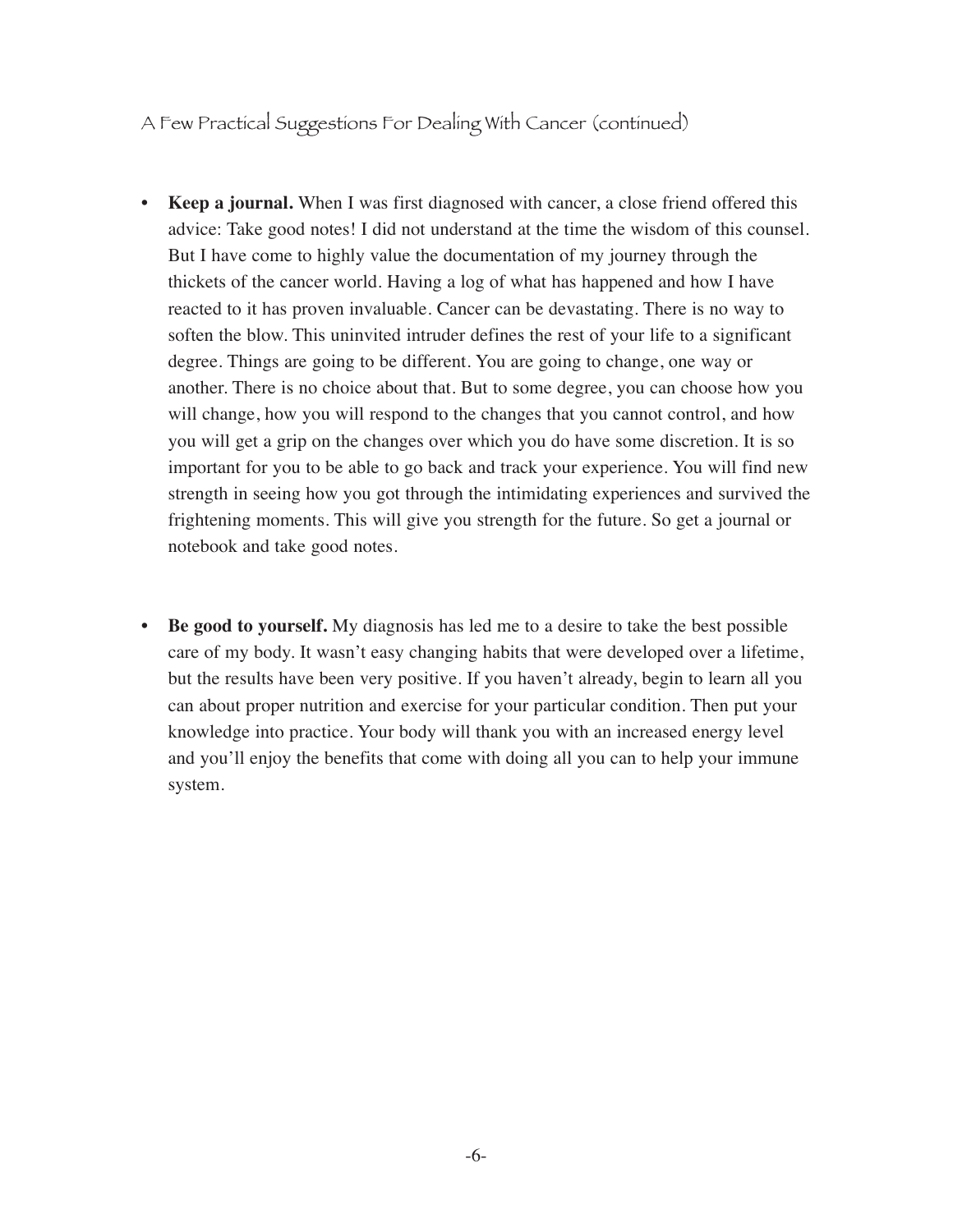### Suggestions for Group Leaders

Make the most of this study guide with these tips!

- **Consider** the goals you have for your group and tailor your lessons around these goals. Will this be a cancer support group, with a bit of learning about The Beatitudes? If so, you may want to spend more time on personal sharing and less on discussion questions. Or is yours more of a Bible study group that has some focus on serious illness? Perhaps then you will focus more on discussing The Beatitudes and how they apply to your personal experience. Whatever the case, feel free to pick and choose the parts of this material that will work in your particular setting.
- **Pray** for the group before you begin to meet with them and then continue praying for them as you get to know them better and as you learn together. Show each one that you care by remembering their needs and inquiring specifically. Let them know you are praying for them.
- **Prepare** to lead by viewing the DVD segments ahead of time, perhaps more than once. Also review the teaching materials, select questions and activities that will fit your group, and gather any necessary items. Our material is fully reproducible for group use.
- **Expect** lively discussion, varying opinions, occasional tears, and moments of discovery. Create an open, accepting environment where all of this is expected, allowed and welcomed.
- **Review** other available resources such as The Artist's Interpretation of the St. Teresa Prayer, found on your DVD.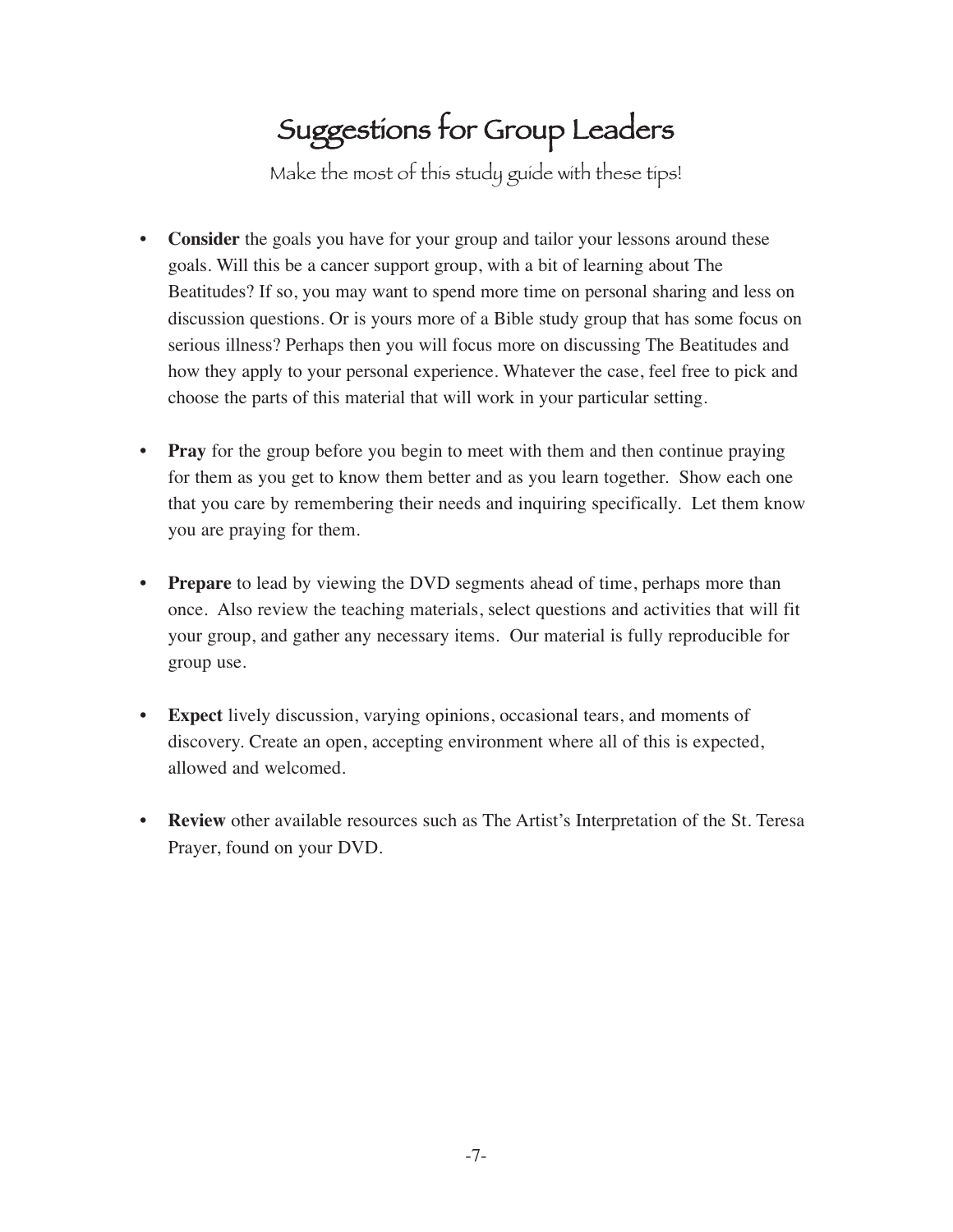### Session Overview for Leaders

Each of the nine sessions consists of two pages of material. If a handout is desired, the second page of each lesson would be appropriate for group participants to take home. All material is reproducible as needed. Each session includes the following elements, in this order:

- 1. A brief summary of the main ideas presented in the segment.
- 2. An opening time to encourage participants to share their journeys and to bond together.
- 3. The video clip (approximately 10 minutes) introducing and exploring a particular beatitude and Ken's reflections.
- 4. Group discussion on the video, using the list of discussion questions as a guide.
- 5. Suggestions for reflection throughout the week.
- 6. Closing prayer and a time of blessing.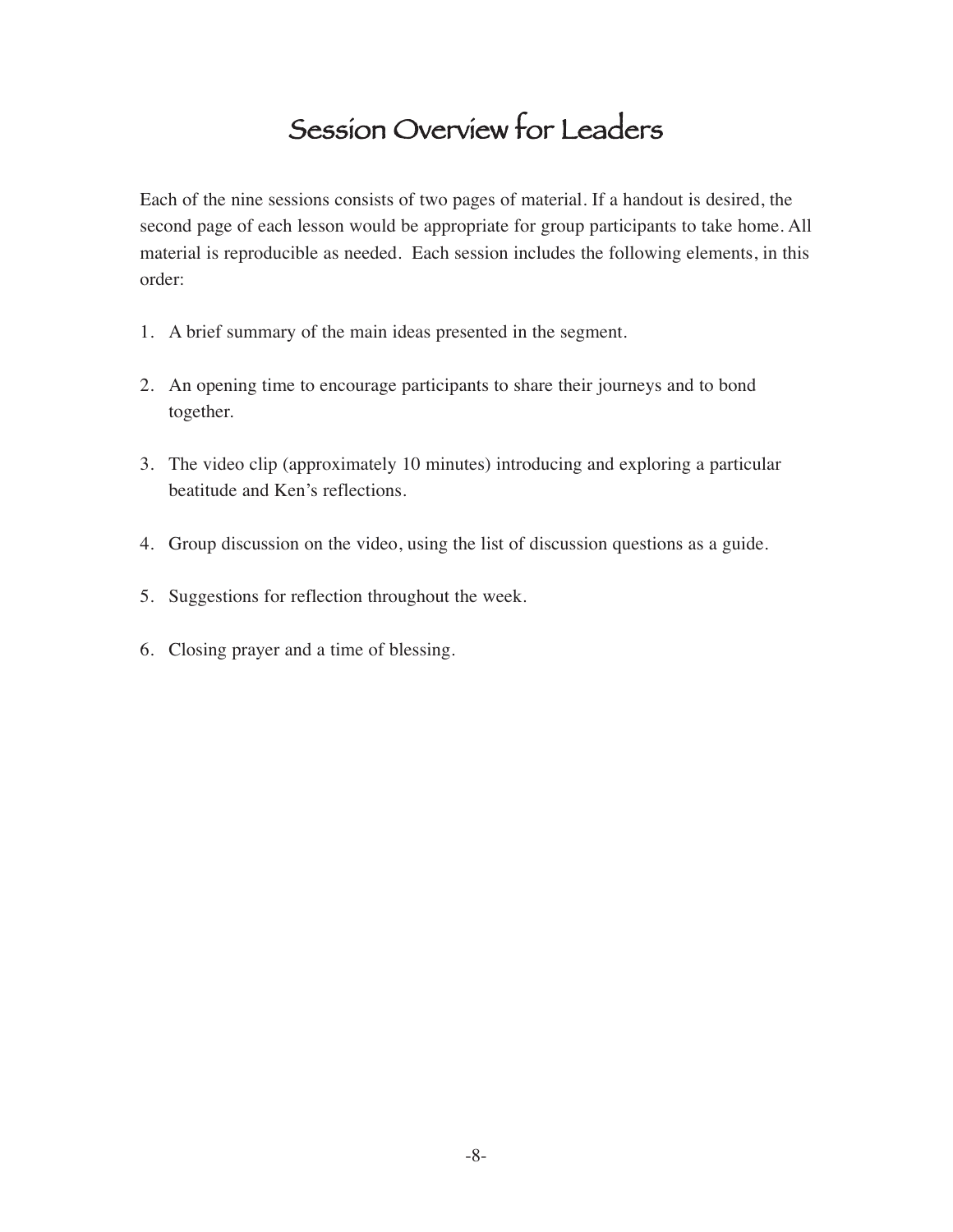### SESSION 1: Introduction Blessedness out of Brokenness

#### **Main Ideas**

The Beatitudes are Jesus' introduction to the Sermon on the Mount. Considered some of the most profound words ever spoken, they promise blessing through challenging circumstances. For those of us struggling with cancer or other difficulties, the Beatitudes invite us to find blessedness in the midst of our brokenness.

#### **Opening Time**

- Welcome group participants and take time for introductions. Ask each person to share briefly about his or her cancer journey, as Ken will do in the DVD segment. Encourage a few to share some specific low points and some unexpected high points in their story.
- Let's share some of our own ideas of what the Beatitudes are about. When you hear "Beatitudes," what comes to mind? Can you recall any of the Beatitudes specifically?
- Today we will see the introductory segment. We will get a good idea of where this series hopes to take us and what treasures we will uncover in the Beatitudes. As you watch today's segment, look for some words or phrases that describe the Beatitudes.

#### **View the Video Segment for Session 1**

**Scripture Connection:** *The LORD your God has blessed you in all the work of your hands. He has watched over your journey through this vast desert.* Deuteronomy 2:7a

*For I will pour water on the thirsty land, and streams on the dry ground; I will pour out my Spirit on your offspring, and my blessing on your descendants.* Isaiah 44:3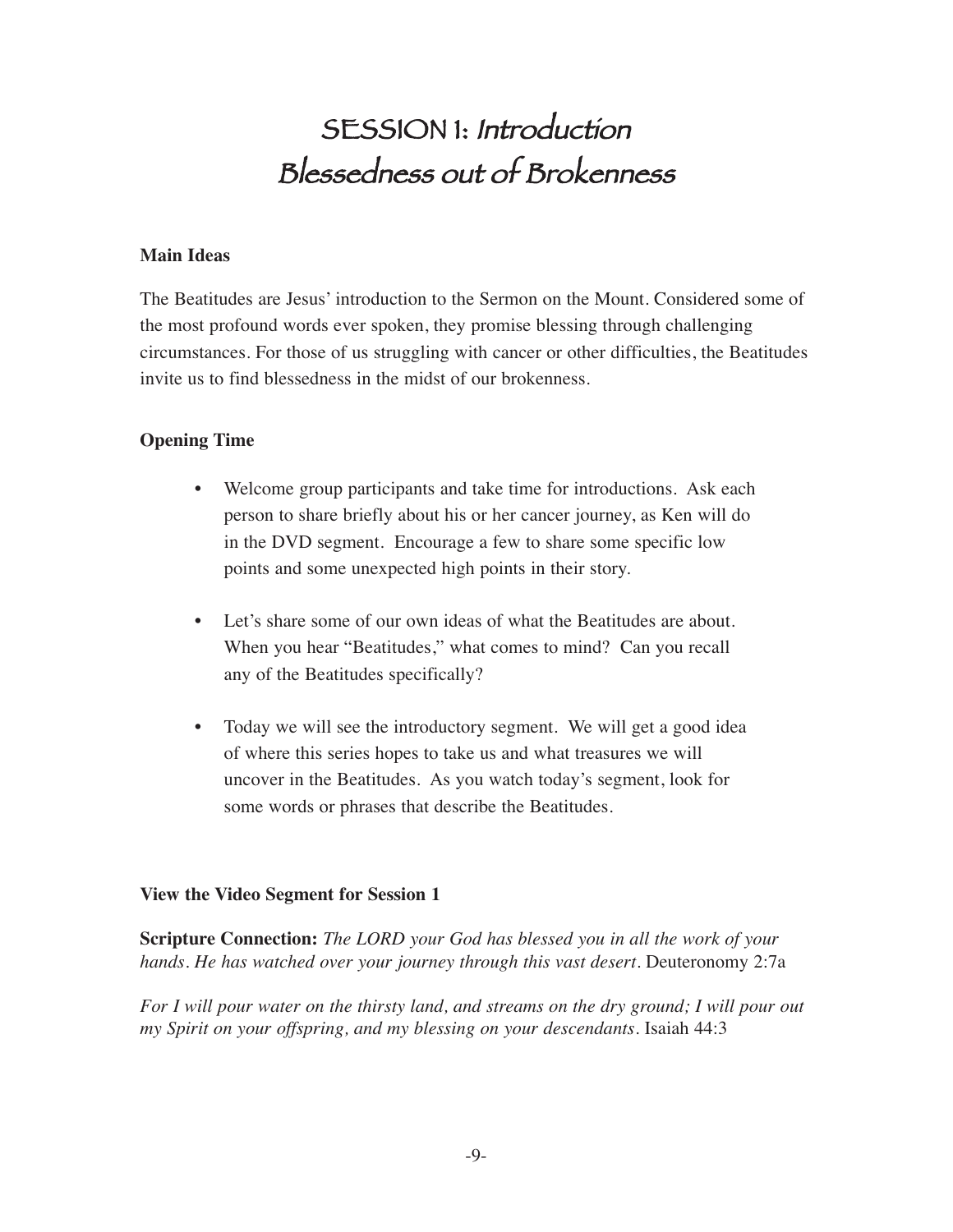*Blessedness out of Brokenness*

- What descriptors stuck out to you regarding the Beatitudes? Was there anything that surprised you as you watched this segment?
- A diagnosis of cancer can bring much brokenness into our lives. Ken lists some specific negative impacts of cancer. Which of these do you personally relate to?
- Ken speaks of finding happiness and blessedness in the midst of his trial with cancer. Does this resonate with you?
- Our presenter, Ken Curtis, has found significant encouragement and blessing through the Beatitudes. What are you hoping to gain as you also spend time with these ancient words of blessing?
- The Roman Road is shown throughout this DVD segment. The road would have been very busy with travelers during Jesus' time. Many were seeking Jesus to heal the pain in their lives. Just like those who were sick or hurting 2,000 years ago, we also now come to receive a blessing from Jesus. Is your heart open and ready to find a blessing in the midst of your brokenness?

**This Week:** Read through the Beatitudes, found in Matthew 5:1-11a, on p. 3 of this guide. Let these words begin to work into your heart. Reflect on which of the eight blessings is most meaningful to you right now in your journey.

**Closing:** Lord, we come to this place with hurts so deep that only you can know their depths. We pray now that our hearts would be open and ready to receive the blessing you desire for us. And now, as it says in Ephesians 1:3, "Praise be to the God and Father of our Lord Jesus Christ, who has blessed us in the heavenly realms with every spiritual blessing in Christ." It is in His precious name that we pray. Amen.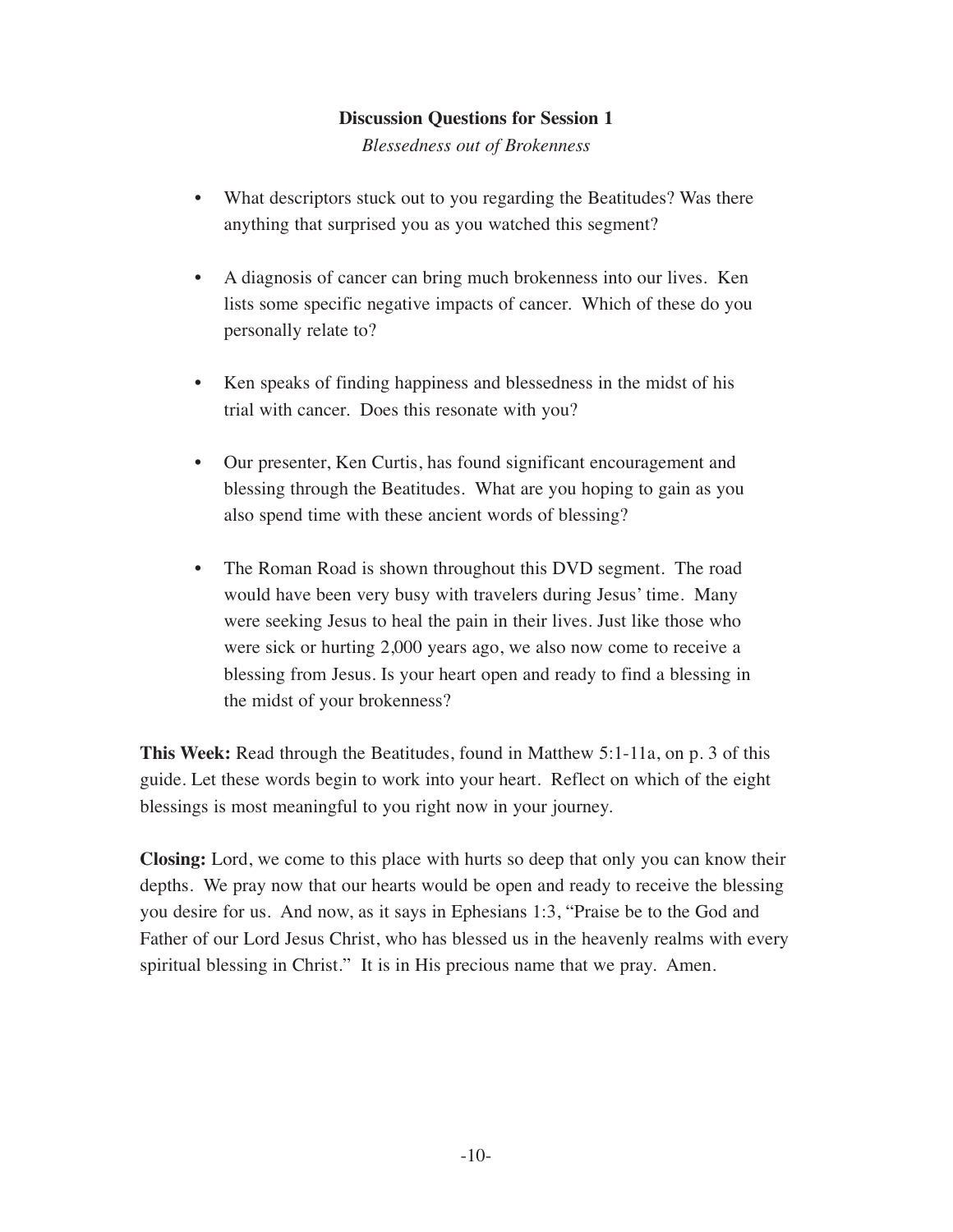### SESSION 2: Blessed are The Poor in Spirit for Theirs Is the Kingdom of Heaven

#### **Main Ideas**

When our pride gives way to humility, we are ready to embrace the most beautiful gifts of the Kingdom.

#### **Opening Time**

- Read today's Beatitude, as stated in the session title. Ask: When you hear the words "Poor in Spirit," what comes to mind?
- Ask: What is something in your life that brings a strong feeling of Pride? Perhaps a particularly meaningful accomplishment would fit the bill. Describe the feeling you get when you think of this event or accomplishment.
- Now reflect on a time when you felt spiritually and emotionally bankrupt.
- In today's segment we will visit a place on earth that many think of as a barren wasteland. At first glance, the Dead Sea is just that  $-$  a body of water that cannot support life in customary ways. But, as we will soon learn, the Dead Sea holds treasures other lakes could never offer.

#### **View the Video Segment for Session 2**

**Scripture Connection:** *One man pretends to be rich, yet has nothing; another pretends to be poor, yet has great wealth.* Proverbs 13:7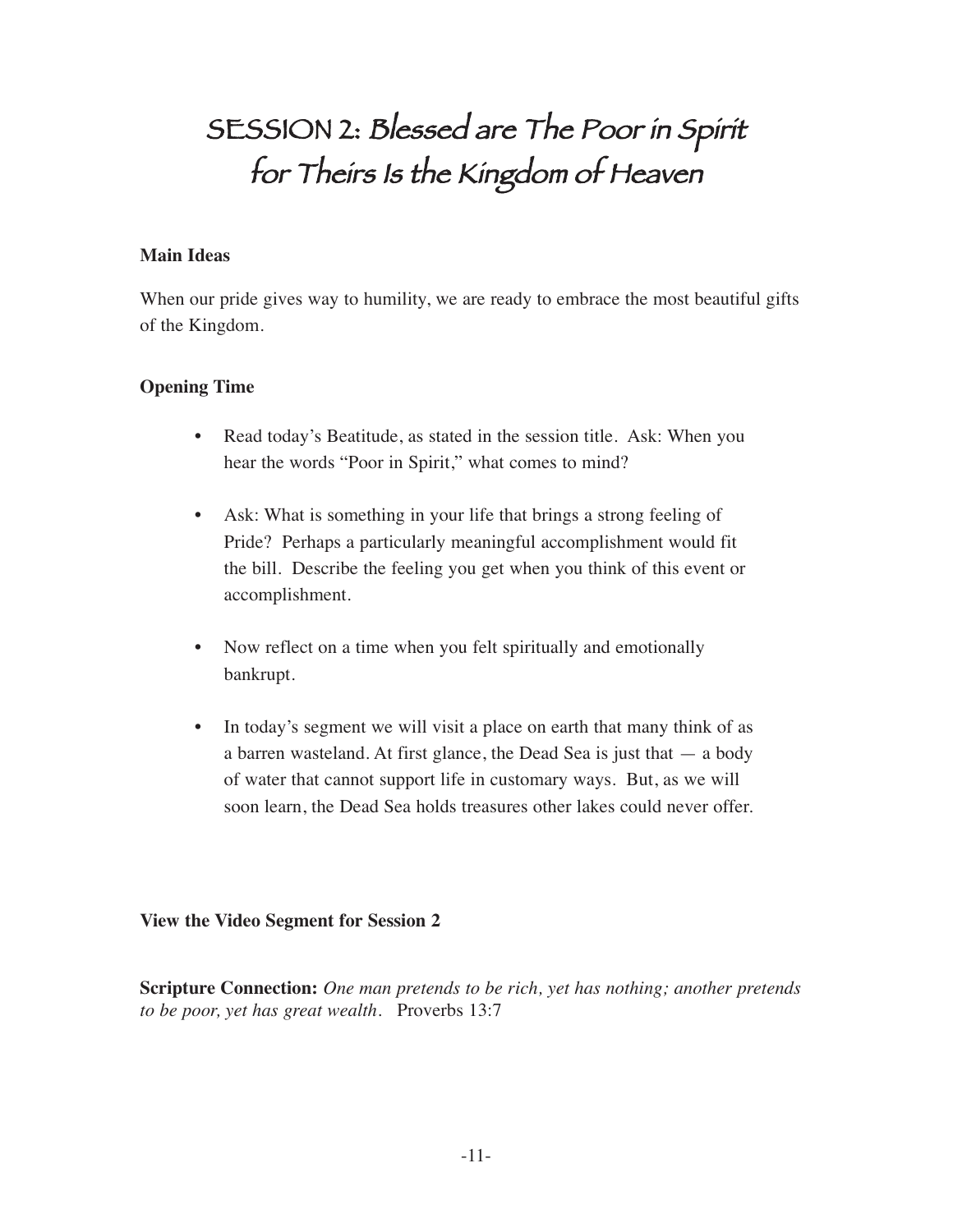*Blessed are The Poor in Spirit*

- In your own words, describe what it means to be "poor in spirit." How have your challenges with cancer brought you to a new level of humility?
- Ken shares a feeling of disconnect and disbelief when faced with his diagnosis, especially the recommendation that he "get his affairs in order." Do you relate to his description of feeling trapped behind a glass wall and not fully present?
- In what ways is the Dead Sea a fitting metaphor for your experience with cancer?
- Ken came to see the Dead Sea as holding many gifts and blessings that were not apparent at first. Can you relate this concept to your current situation?
- It is often from our weakest, lowest points that we are best able to see God and appreciate His greatness. Why is that?
- The promise offered to those who are poor in spirit is the Kingdom of Heaven! How can you look at your place of humility as a sort of honor or blessing that is unfolding to reveal a greater good?

**This week:** Consider ways that you have been blessed through your trials with cancer. Be specific, taking time to identify particular negative experiences and at least one blessing you can associate with them. Consider how these realities could bring you closer to the Kingdom.

**Closing:** Lord, in the midst of our trials we come to you. In so many ways we are broken and hurting, yet we ask for your blessing in the midst of our weakness. We hold to the promise that while we are weak, you are eternally strong. Lord, bless each one here today with a place in your eternal Kingdom. Amen.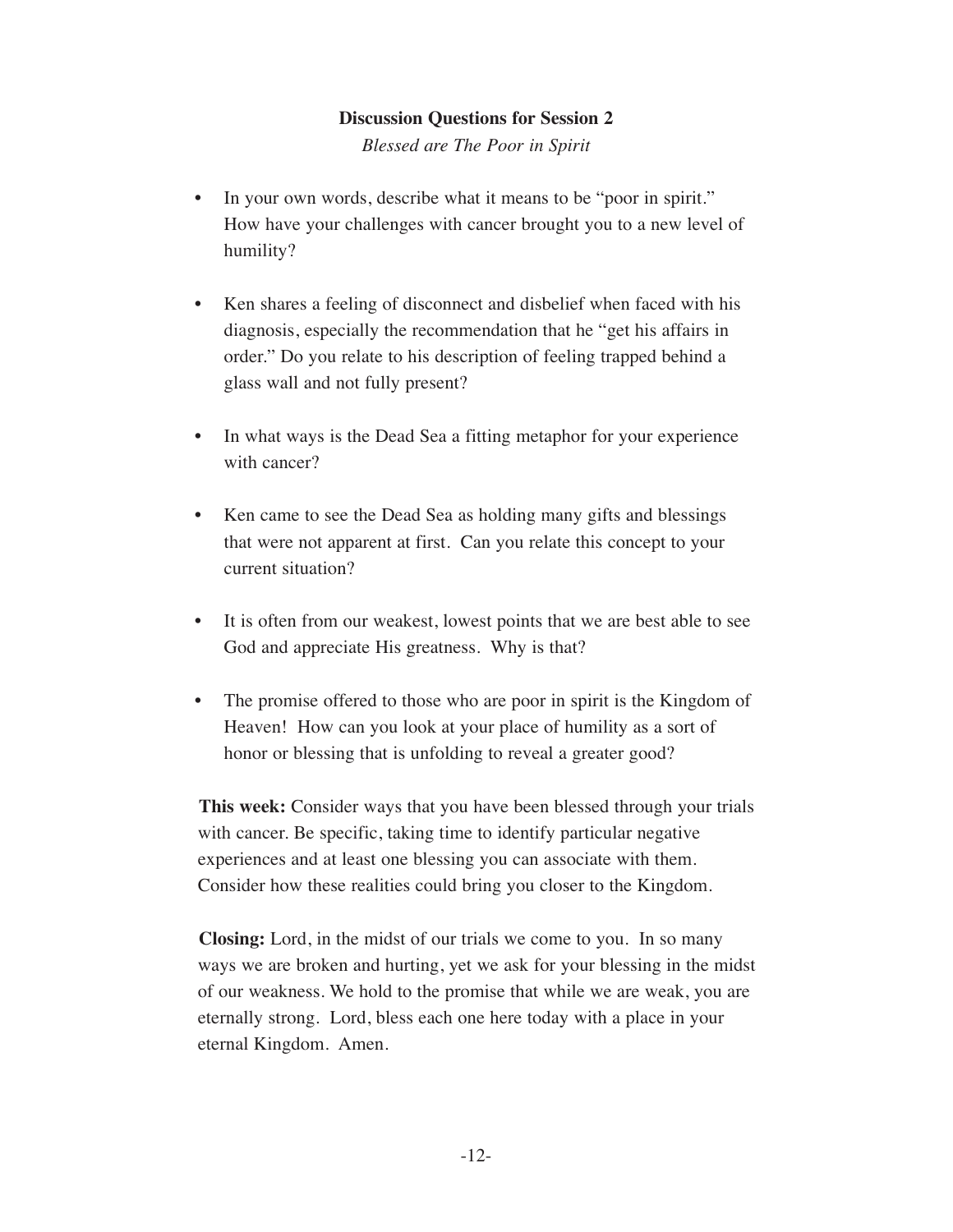# SESSION 3: Blessed are Those Who Mourn for They Will Be Comforted

#### **Main Ideas**

The ability to mourn is a sign of our humanity and our connectedness. Through effective mourning of our losses, we open ourselves up to the possibilities of being comforted in a "new normal."

#### **Opening Time**

- Read today's Beatitude, as stated in the session title. Say: Mourning is not something we look forward to or ask for, yet it is a very necessary step during times of loss. Why?
- Ask: Can you describe the most desolate place you've ever visited? Where was it and what was it like?
- As you consider your trial with cancer, talk about one experience that felt desolate and dry to you.
- Say: Today's segment will take us to a dry and desolate place the Mount of Temptation.

#### **View the Video Segment for Session 3**

**Scripture Connection:** *… provide for those who grieve in Zion … bestow on them a crown of beauty instead of ashes, the oil of gladness instead of mourning, and a garment of praise instead of a spirit of despair.* Isaiah 61:3

*Then maidens will dance and be glad, young men and old as well. I will turn their mourning into gladness; I will give them comfort and joy instead of sorrow.*  Jeremiah 31:13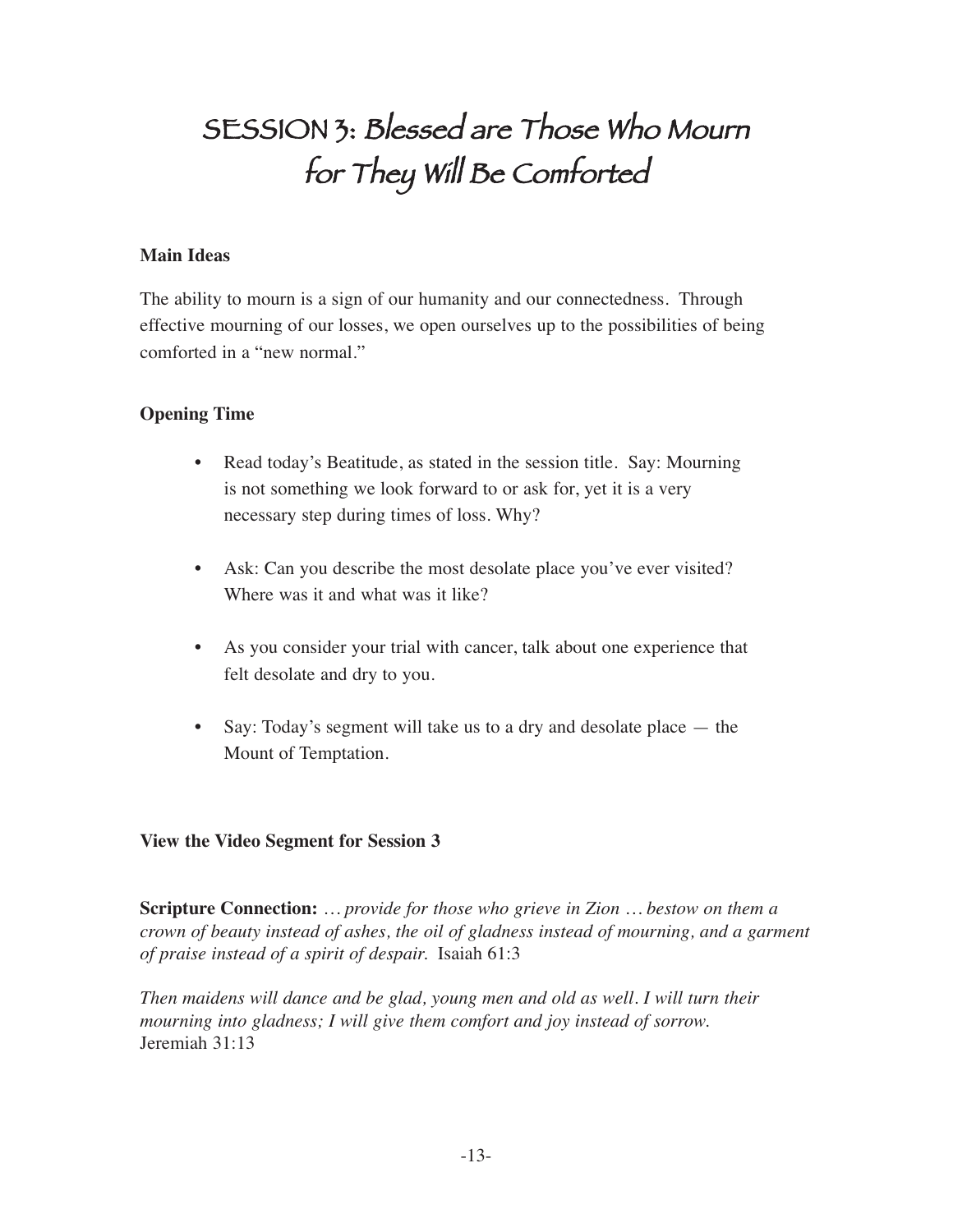*Blessed are Those Who Mourn*

- Describe the Mount of Temptation, the site of this session's presentation. Why is this place a fitting metaphor for the process of mourning?
- Mourning is described as our response to a lack or a loss. Regarding our cancer experience, we can think specifically of a lack of health and a loss of capabilities. Ken shares how his ability to swim had been significantly diminished. Can you think of a specific physical loss that has hit you in a similar way?
- Ken describes the connection between physical, emotional, and spiritual pain. How have you experienced the very real connections between these three?
- Through genuine mourning, we can release what was and begin to accept, and even embrace, what is. It is through this process that our comfort comes. Describe a time when you've mourned deeply and felt comforted.
- In the midst of the desert, we find the refreshingly cool water flowing from the mountain. In what ways have you accepted a "new normal" and found an unexpected blessing?
- Have you personally experienced the Holy Spirit as a comforter in times of trial? Describe.

**This week:** Take time to identify specific losses you've experienced. Mourn them individually. Release them. Accept your new normal and embrace the comfort of the Holy Spirit.

**Closing:** Lord, a short time ago we could not have imagined all the difficult changes that would come into our lives, yet here we are. Help us Lord to fully and deeply mourn those losses that have impacted us. Bring your soothing comfort, Lord, and ease us into a time of acceptance and peace. Amen.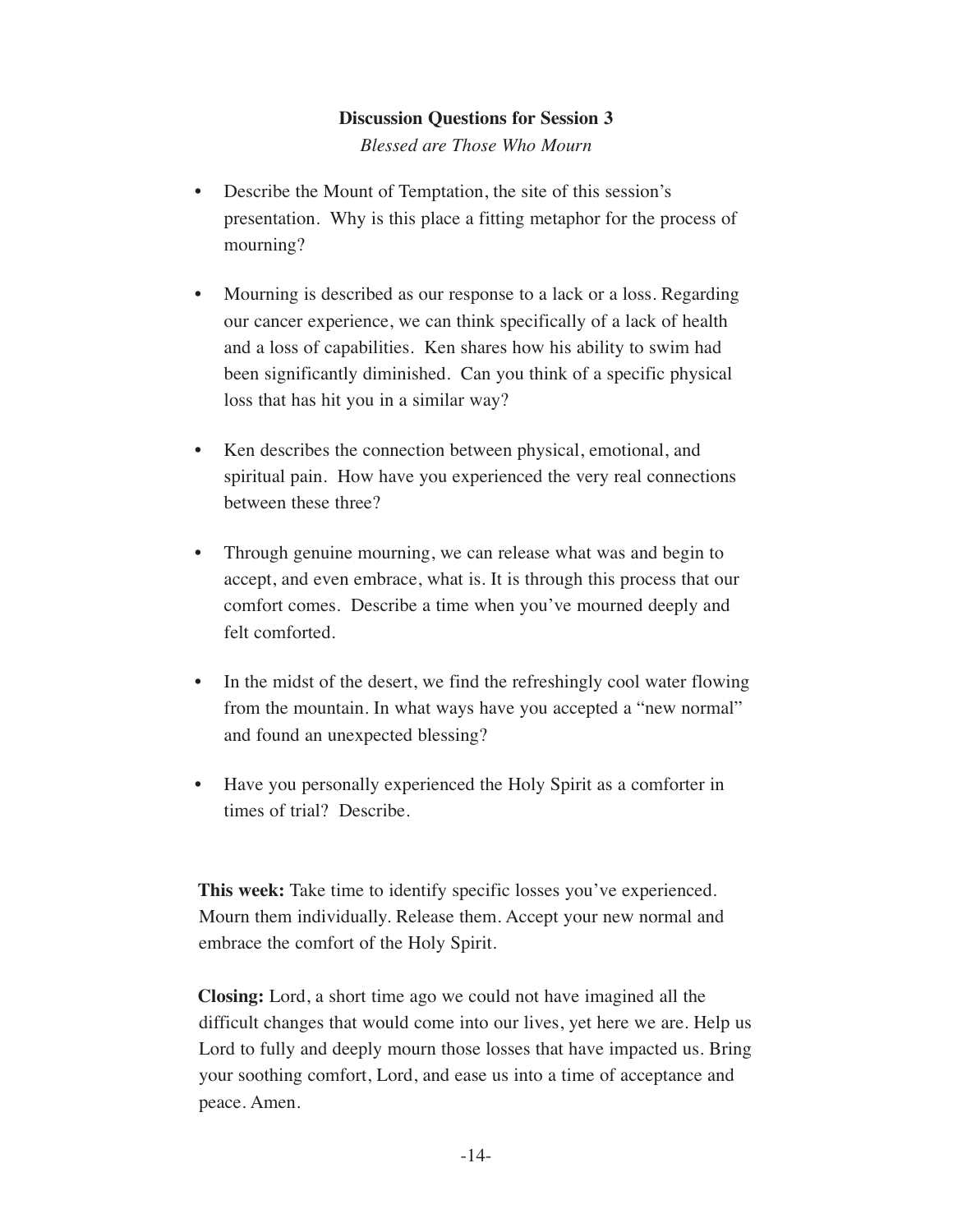## SESSION 4: Blessed are The Meek for They Shall Inherit the Earth

#### **Main Ideas**

Meek is not the same as weak. Jesus shows us that genuine meekness is a sign of strength, when we willingly choose the perfectly fitted yoke He has made for us.

#### **Opening Time**

- What comes to mind when you hear the term "meek"? Is this a characteristic you consider as positive or negative?
- What might be the opposite of meek?
- Can you think of a time when you have felt particularly weak during your struggle with cancer? This may be a physical, emotional, or a spiritual weakness that has impacted you.
- In today's segment, we will explore the concept of meek, as it relates to a familiar symbol: the yoke.

#### **View the Video Segment for Session 4**

**Scripture Connection:** *But the meek shall inherit the earth, and shall delight themselves in the abundance of peace.* Psalm 37:11

*Take My yoke upon you and learn from Me, for I am gentle and lowly in heart, and you will find rest for your souls.* Matthew 11:29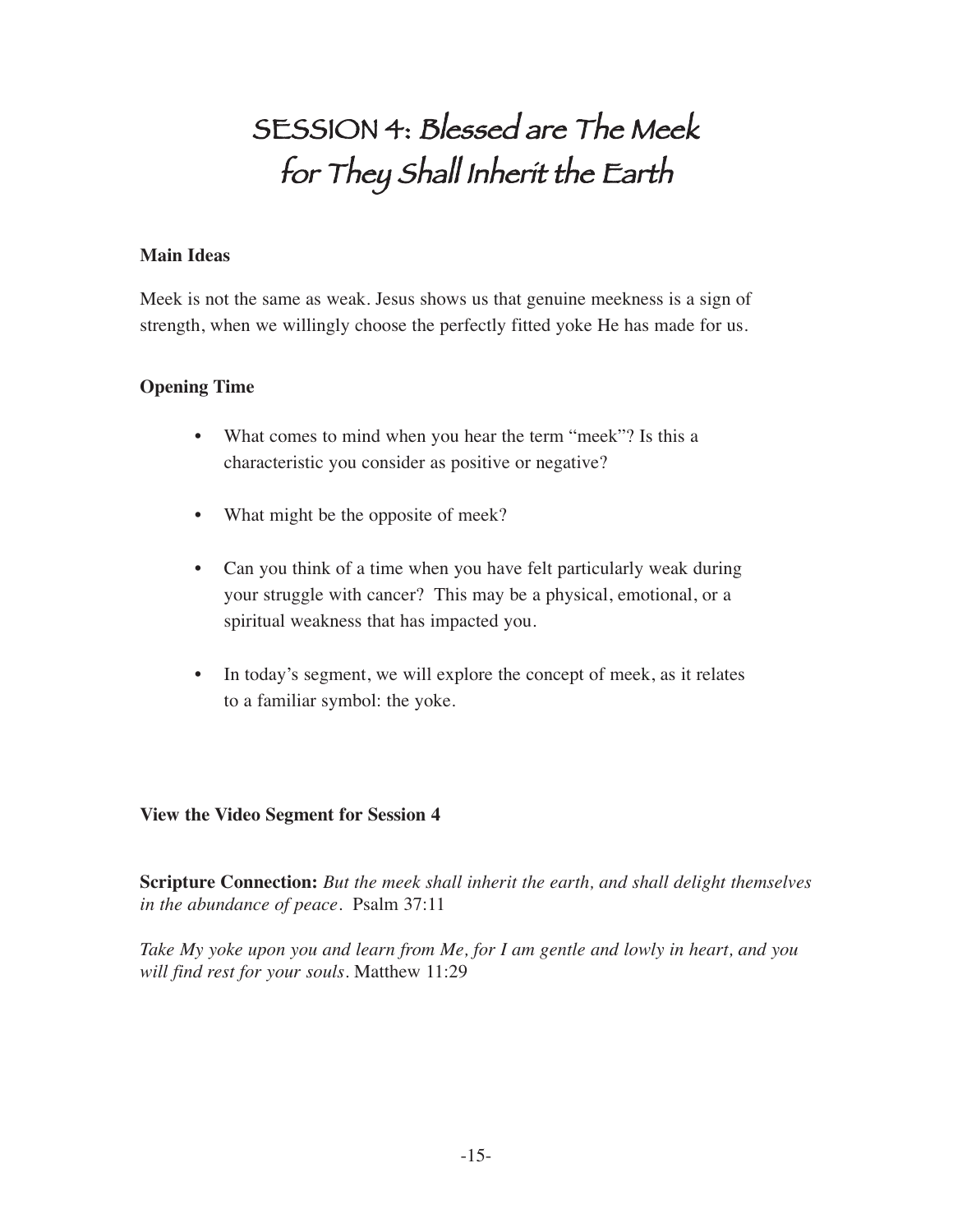*Blessed are The Meek*

- How has the video session altered your perception of what it means to be meek? How is meek different than weak?
- What is a yoke and what is its purpose?
- When two animals are yoked together, they are joined for a common purpose. Ken explains that we are all carrying a yoke of some sort. It is up to us to choose which one. Can you describe what you've been yoked to in recent years or months? It may be fear, pain, anger or grief.
- Can you describe the yoke that Jesus offers to us? How is His yoke different from the ones we tend to choose?
- How does the quality of meekness relate to our willingness to be yoked with someone or something?
- When we embrace our meekness and yoke ourselves to the Lord, we find that our burdens become lighter. Yet still we hesitate. What holds us back?

**This week:** Look for those times when you feel weak or depleted. Intentionally choose to turn your weakness into meekness, a state of willing dependency on the Lord. Hold onto His promises and allow them to strengthen you, even as you take a time of needed rest.

**Closing:** Invite the group into a time of prayer and blessing. Pause for about 15 seconds following each phrase: Lord, we come to you as weak and hurting people. We silently bring our burdens to you. We embrace your promise to help us as we pick up your yoke and trust in you. Help us today and every day to share our burdens with you and to know the blessing of being fully in your family. Amen.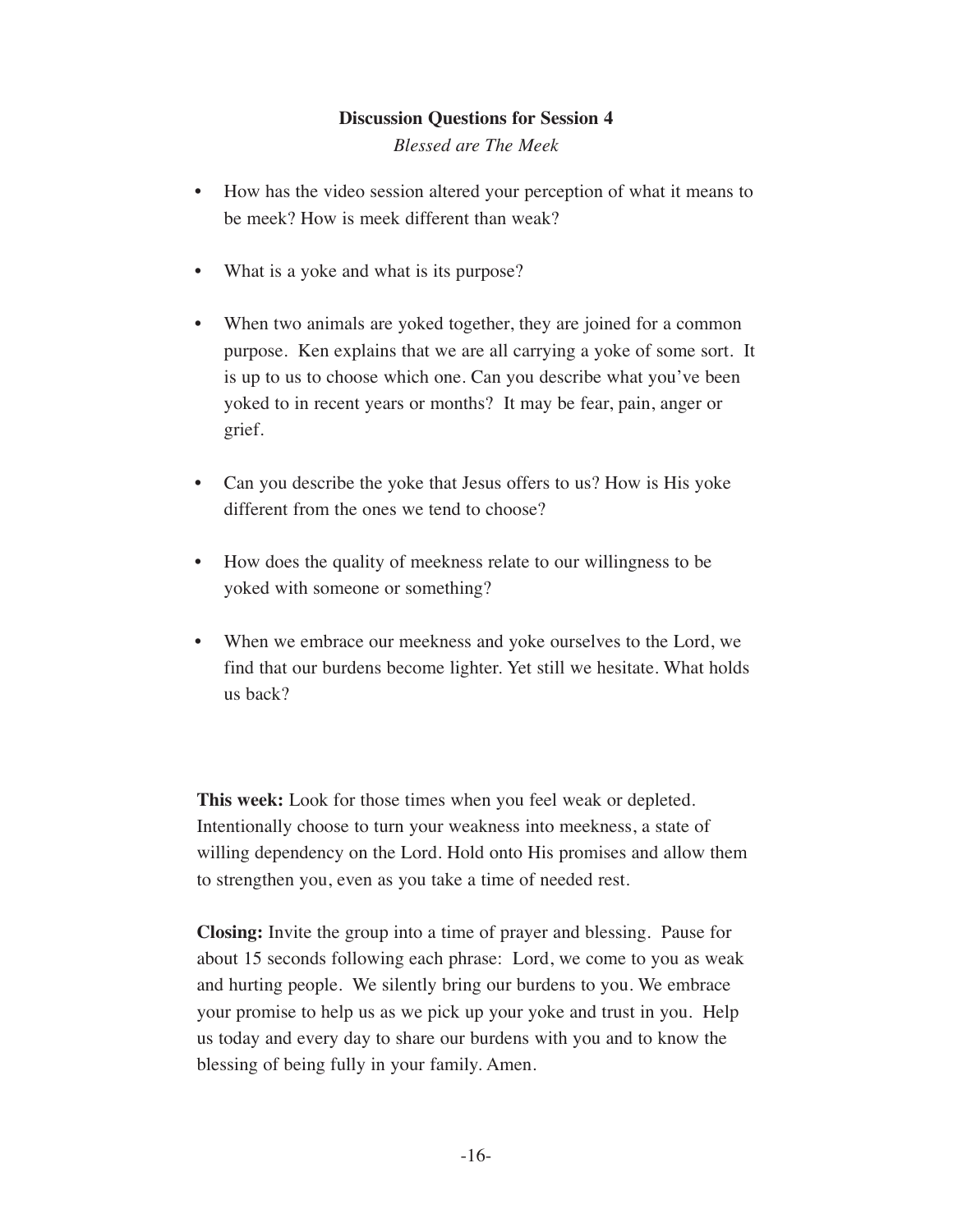# SESSION 5: Blessed are Those Who Hunger and Thirst for Righteousness for They Will Be Filled

#### **Main Ideas**

As we align our heart's desire with the Lord's will, we can come to find true fulfillment in our lives.

#### **Opening Time**

- For this session, bring in a treat that will fill the space with an inviting aroma. This could be popping popcorn, cinnamon buns, or freshly brewed coffee. It could even be a candle burning with an appealing 'food' scent.
- In our society, most people are not accustomed to feeling genuine hunger. We generally have enough to eat every day. The feeling we call "hunger" might be experienced as "well fed" by those in less fortunate circumstances. Ask: Can you recall a time when you felt genuine, gut-wrenching hunger? Describe this experience of feeling an intense need for sustenance.
- In today's session we will explore what it means to experience hunger for righteousness, or a heart after God's purposes. We will travel to Qumran, the site where the Dead Sea scrolls were hidden, protected in caves for nearly two thousand years in a barren dessert.

#### **View the Video Segment for Session 5**

**Scripture Connection:** *If you call out for insight and cry aloud for understanding, and if you look for it as for silver and search for it as for hidden treasure, then you will understand the fear of the Lord and find the knowledge of God.* Proverbs 2:3-5

*Blessed are you who hunger now, for you will be satisfied. Blessed are you who weep now, for you will laugh.* Luke 6:21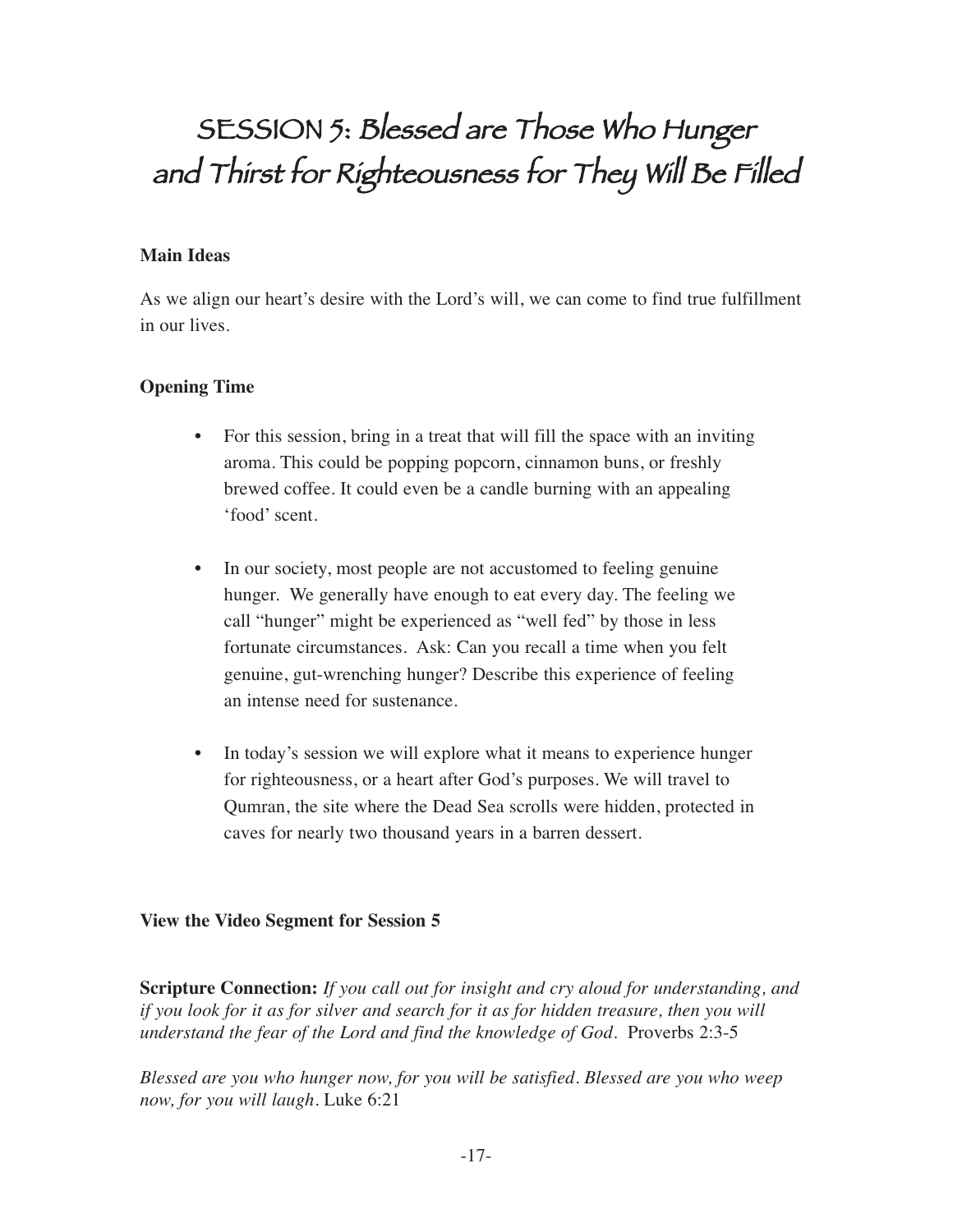*Blessed are Those Who Hunger and Thirst for Righteousness*

- Ken describes a "spiritual hunger" that can feel very barren, rather like a time of intense testing. Have you felt this sort of hunger in your life? Describe this form of hunger.
- A paradox is explored in that those who THINK they are righteous, are actually far from it! Rather, it is those who recognize their own short-comings and then pursue God's ways who are on the path toward genuine righteousness. We cannot be focused on our own self will AND genuinely pursue God's will at the same time! How does this play out in practical terms?
- A genuine longing for God can be painful, especially if we fear He is far away. How is this intense longing a blessing in disguise? What would it look like to have your hunger for righteousness be filled, as the beatitude promises?
- Dr. Balducci speaks of each person having a unique calling. When we pursue that calling, our lives are rich with meaning, peace and legacy. Three questions emerge from Dr. Balducci's work with advanced cancer patients:
	- What is uniquely yours to give?
	- Who is uniquely yours to touch?
	- What are you uniquely called to be?

**This week:** Consider your own unique situation. Embrace your personal hunger for the Lord. Reflect on it and seek His will. As your heart aligns with His purposes, you will find He satisfies your deepest needs for meaning and fulfillment.

**Closing:** Lord, we delight to know that our longing for more of you is right and good. Fill us with your righteousness! Show us how to fulfill the unique and beautiful calling you have for our lives and bring us to a place of peace. Amen.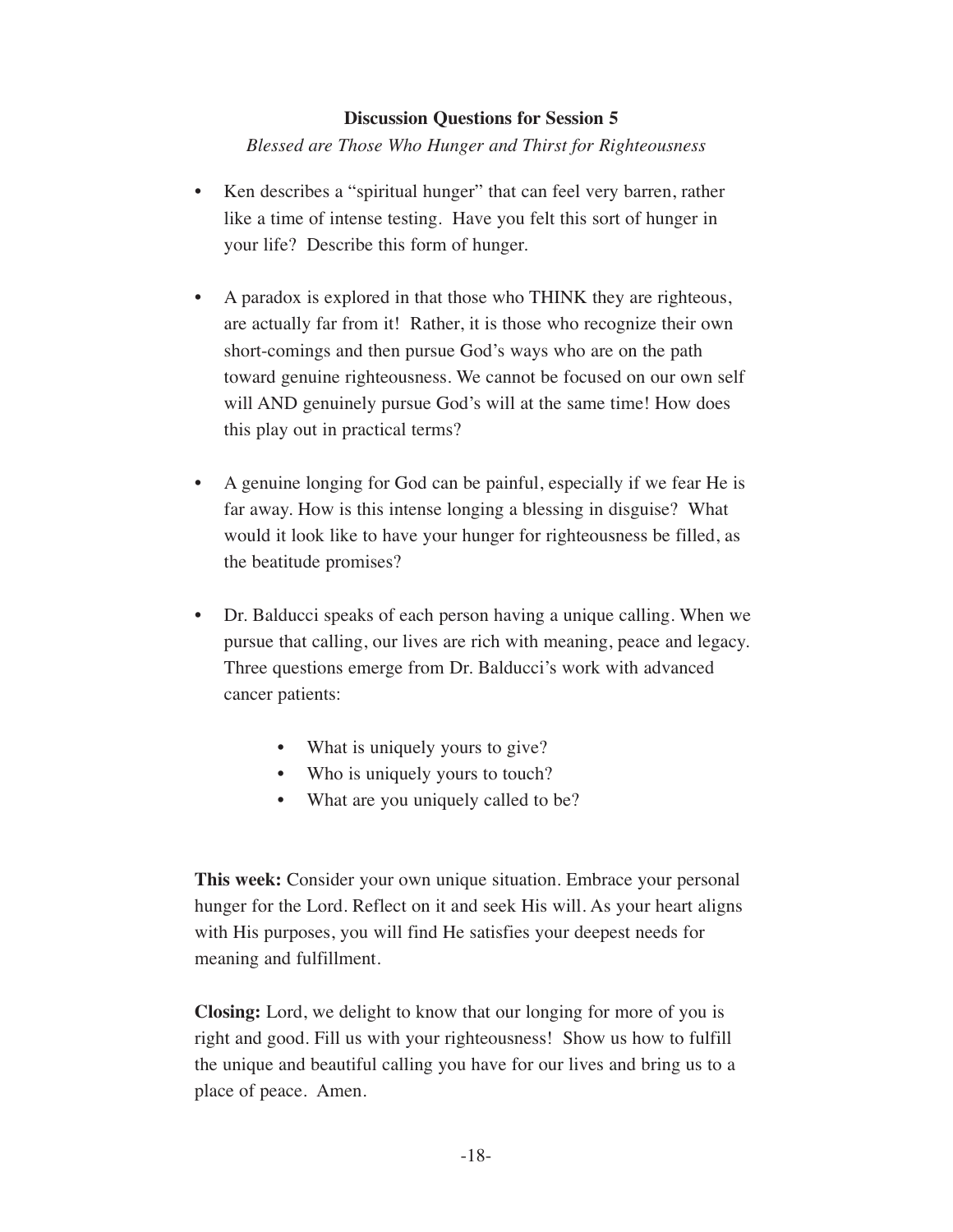# SESSION 6: Blessed are The Merciful for They Will Be Shown Mercy

#### **Main Ideas**

When we receive and show mercy, we find ourselves strangely renewed and refreshed.

#### **Opening Time**

- Open by reading aloud the familiar story of "The Good Samaritan," found in the Gospel of Luke 10:25-37.
- Ask: As you listened to this story, with whom did you most easily identify? The hurt man, one of those who passed by, the Samaritan who stopped to help or the expert who was asking good questions about eternal life?
- Ask: Describe a time when you felt as if you were on the desolate and lonely Jericho Road.
- Say: The concept of the Good Samaritan is alive and well! There is a Good Samaritan Movement, a Good Samaritan Facebook Group, and even the movie "Pay it Forward," which encouraged unsolicited good deeds and acts of kindness. Does anyone here have a Good Samaritan story to share before we begin?

#### **View the Video Segment for Session 6**

**Scripture Connection:** *Have mercy on me, O God, have mercy on me, for in you my soul takes refuge.* Psalm 57:1a

*This is what the LORD Almighty says: 'Administer true justice; show mercy and compassion to one another.'* Zechariah 7:9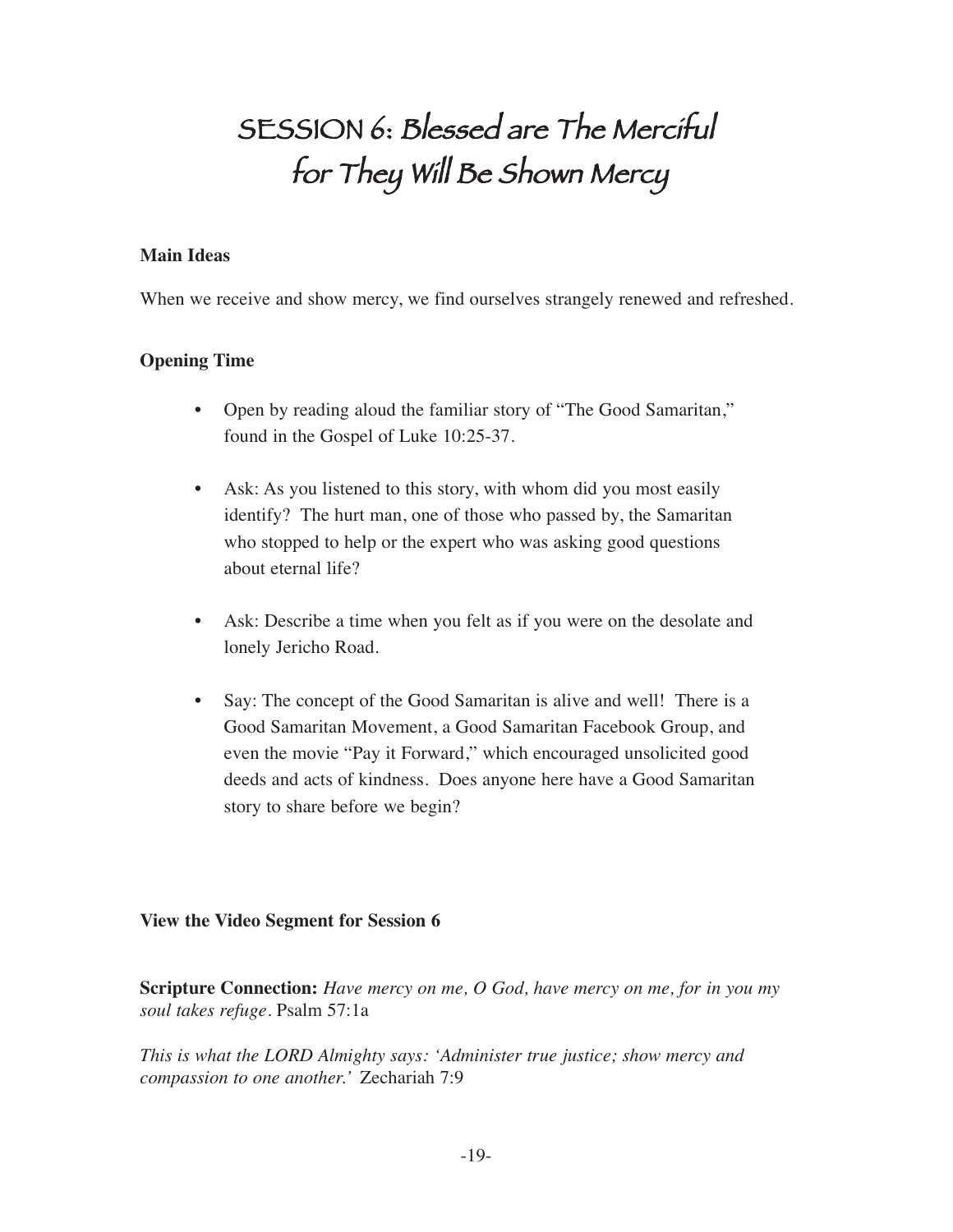*Blessed are The Merciful*

- As you think about your struggles, who are the individuals who have shown you an extra measure of mercy or caring during your times of need? How has this affected you?
- Discuss your experiences with different types of doctors. How have their care (or lack of) impacted your journey?
- Describe a time when you've been too overwhelmed with your own needs to show mercy to others. Do you relate to the paradox that as we give of ourselves, we can feel our own energy increase?
- Ken speaks of an interesting "implied threat" in this beatitude: if the merciful are blessed, what about those who are not merciful?
- Consider those who've lovingly cared for you. Have you taken the time to encourage them with the heartfelt thanks that will empower them to bless others in need?
- Ken describes how fellow patients have encouraged and inspired his journey. See the appendix on p. 30 for more on the work of these individuals. How have fellow patients been a source of mercy for you? How can you do the same?

**This week:** Think of someone specific to whom you can show mercy. Plan now to follow through with a word, a card, a good deed or some other tangible reminder of your care.

**Closing:** As it says in Hebrews 4:16, "let us then approach the throne of grace with confidence, so that we may receive mercy and find grace to help us in our time of need." Father, you have shown each one of us mercy beyond measure. Go with us now and help us to do the same in your name. Amen.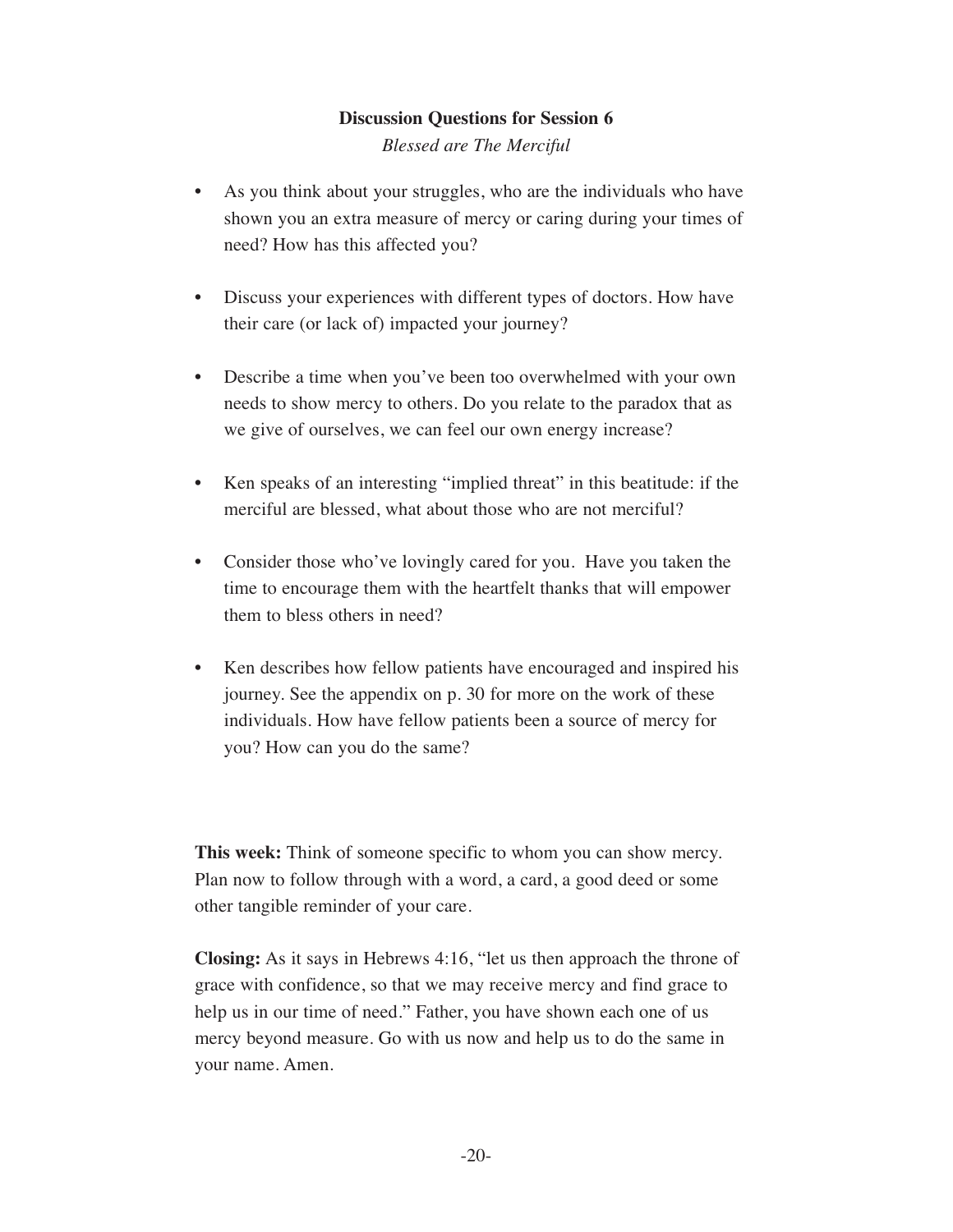# SESSION 7: Blessed are The Pure in Heart for They Will See God

#### **Main Ideas**

As we genuinely seek God, we sometimes catch a glimpse of Him and His greatness.

#### **Opening Time**

- Invite a few volunteers to share a personal story of blessing someone with mercy this past week. Ask: How did your act of mercy impact you as the giver?
- Say: As we transition into today's topic, think about ways that you see God in your everyday life. What tangible evidence do you find for God as you go about your day?
- Ask: Are there habits or rituals that you practice regularly that help you to seek and find God? Describe.

#### **View the Video Segment for Session 7**

**Scripture Connection:** *I thank my God every time I remember you. In all my prayers for all of you, I always pray with joy … being confident of this, that he who began a good work in you will carry it on to completion until the day of Christ Jesus.*  Philippians 1:3-6.

*Now we see but a poor reflection as in a mirror; then we shall see face to face. Now I know in part; then I shall know fully, even as I am fully known.* I Corinthians 13:12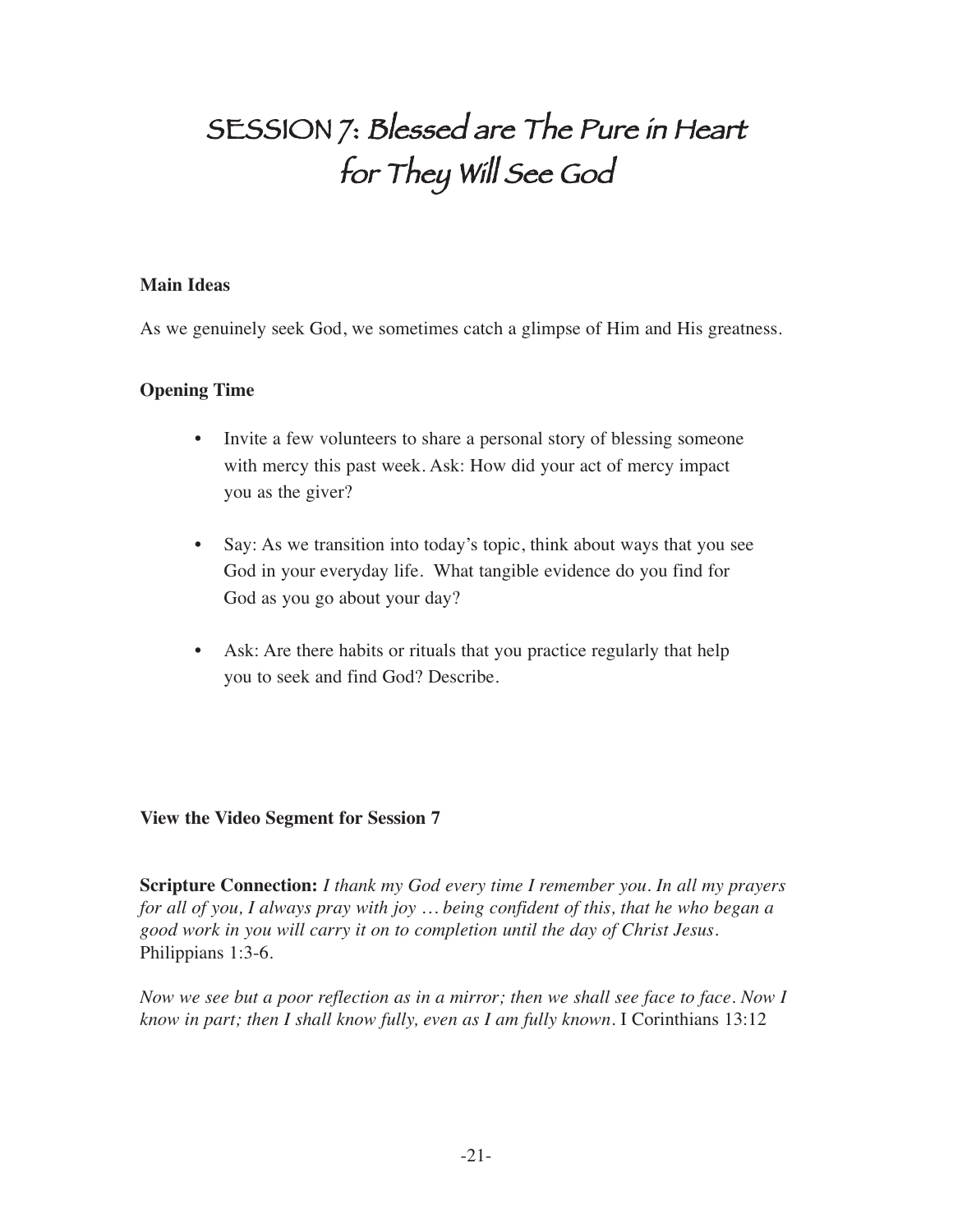*Blessed are The Pure in Heart*

- After watching the presentation, how would you define "Pure in Heart?"
- As Ken stands on the Mount of Olives, he speaks of Jesus' final entrance into Jerusalem. What was Jesus thinking of as he faced his final week on earth and the pain of the cross? Can you think Jesus' tears Jesus as not just for Jerusalem, but also for all who do not turn their hearts to Him?
- Ken gives several stories of those who pray for him faithfully. How does this type of devotion relate to the promise of today's beatitude?
- Ken urges attentive care to the immune system so it can best do its job, no matter what form of treatment is chosen. How can you better care for your immune system?
- There is a delicate balance between taking charge of our own care, yet recognizing that God is ultimately in charge. We are wise to seek Him and listen to His voice. How have you worked at this?

**This week:** Look for ways that God is visible to you, whether in the beauty of nature, the loving care of another person, or in His unmistakable leading. Take note of these "God Sightings" and rejoice in your blessing!

**Closing:** Just before going to the Mount of Olives, Jesus prayed for himself, his disciples, and all believers. Receive part of His prayer of blessing: "Father, I want those you have given me to be with me where I am, and to see my glory. Righteous Father, though the world does not know you, I know you, and they know that you have sent me. I have made you known to them, and will continue to make you known in order that the love you have for me may be in them and that I myself may be in them." John 17: 24-26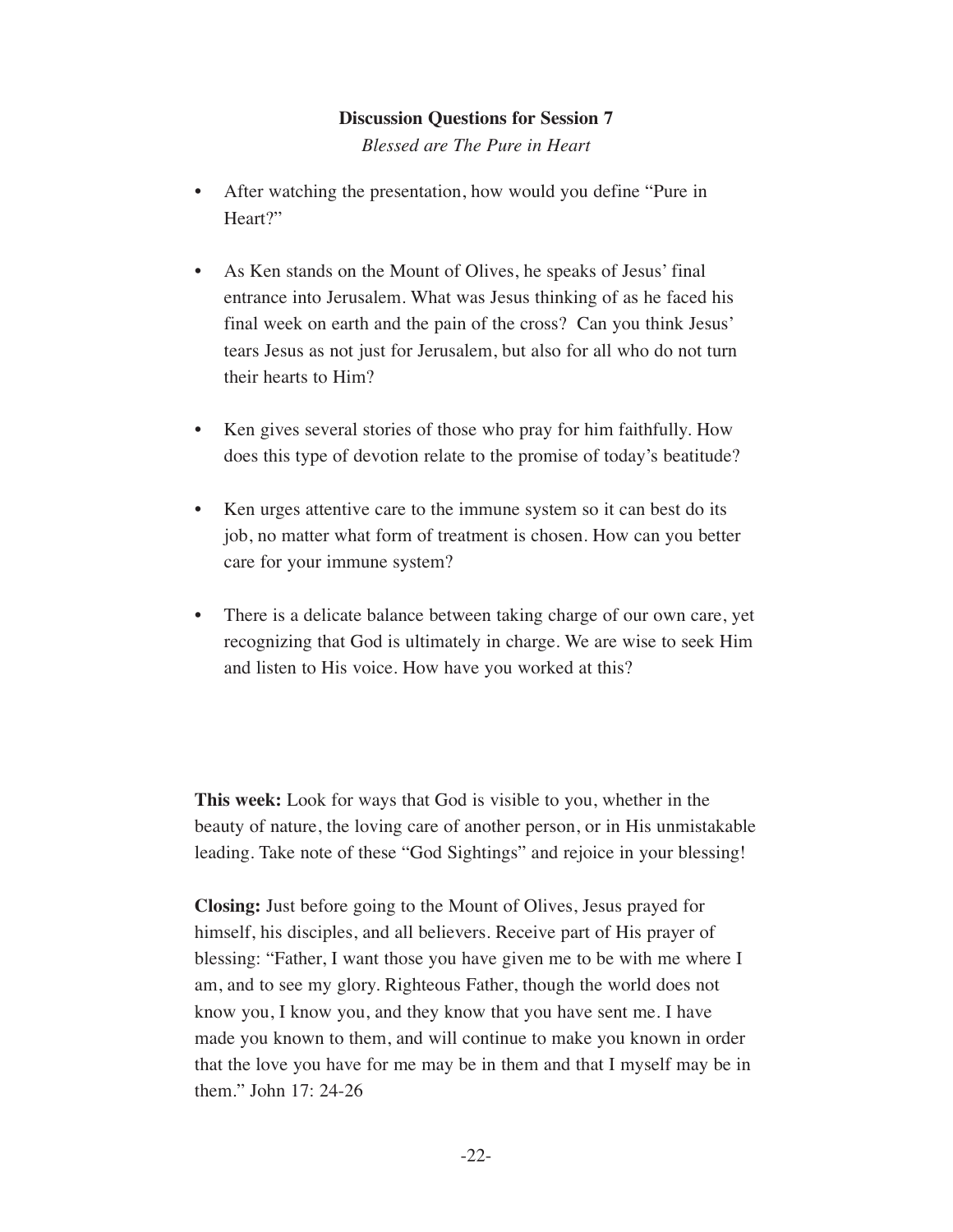## SESSION 8: Blessed are The Peacemakers, For They Will Be Called Sons of God

#### **Main Ideas**

Even in the midst of a conflict-filled world, we can embrace peace of mind that will make all the difference in our lives.

#### **Opening Time**

- Many worship services include a time for those in attendance to greet one another. In some traditions, this includes sharing the familiar words, "Peace be with you." What does it mean to you to extend peace to another person?
- Ask: As you've faced your struggle with disease or crisis, what has been your greatest fear?
- The most frequent command given throughout Scripture is somewhat surprising! It is, "Do not be afraid," or "Fear not!" For most of us, this is easier said than done. Let's turn to today's lesson for some thoughts on how to let go of fear and invite peace into our lives.

#### **View the Video Segment for Session 8**

**Scripture Connection:** *Do not be anxious about anything, but in everything, by prayer and petition, with thanksgiving, present your requests to God. And the peace of God, which transcends all understanding, will guard your hearts and your minds in Christ Jesus.* Philippians 4:6-7

*How beautiful on the mountains are the feet of those who bring good news, who proclaim peace, who bring good tidings, who proclaim salvation, who say to Zion, "Your God reigns!"* Isaiah 52:7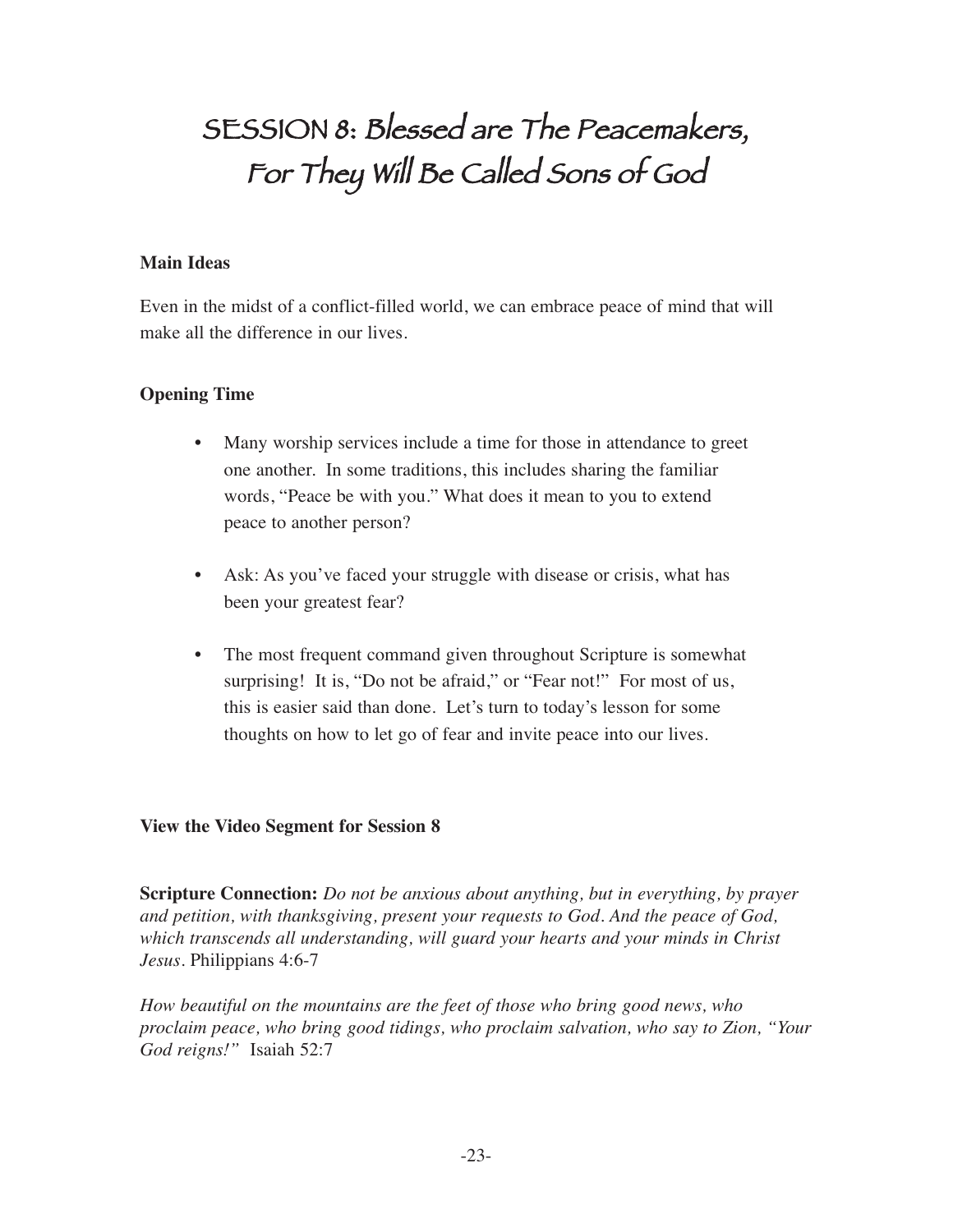*Blessed are The Peacemakers*

- What are some of the familiar Bible stories in which we hear the command "Do not be afraid" or "Fear not"?
- These statements are often accompanied by the assurance of the peace-giving phrase, "I am with you." It would seem that a heart of peace is very important to the Lord! Why?
- Ken describes the transcendence of fear as the first step towards finding peace. How can this be just as important to your well-being as any medical treatment available?
- Some of the Biblical metaphors for replacing conflict with peace are very interesting. If swords and spears are unmistakable weapons of battle, what images do plows and pruning hooks bring to mind?
- We often hear battle-references related to cancer: War, Fight, Struggle, and Soldier are all words that evoke this idea of cancer being a battlefield. Ken offers a fresh outlook with new words such as Conversation, Classroom and Cooperation. Consider your own situation. How can one begin to see cancer in a new light? How might this help you to release the burden you are carrying and move forward with a new peace and confidence?

**This week:** Conflict in our world occurs at so many levels: International, interpersonal, and within each individual, just to name a few. It is easy to feel overwhelmed and helpless. Choose one area where you can consciously take energy spent on fear or conflict and shift that energy to life-giving, peace-making actions and thoughts!

**Closing:** We are each called to be "peacemakers" in our world and in our selves. Now receive this blessing from Philippians 4:7: "May the peace of God, which transcends all understanding, guard your hearts and your minds in Christ Jesus." Amen.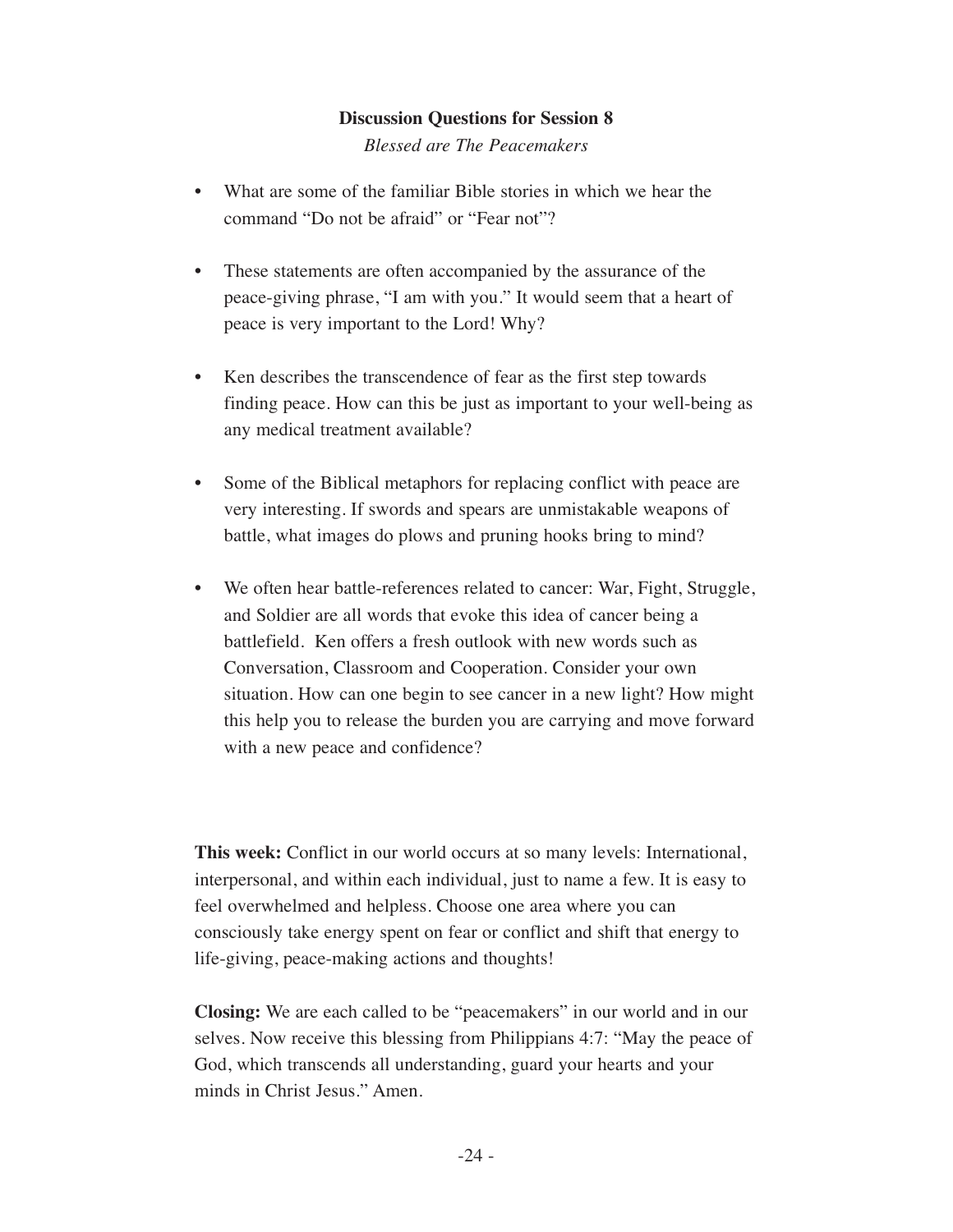SESSION 9: Blessed are Those Who are Persecuted Because of Righteousness, For Theirs is the Kingdom of Heaven

#### **Main Ideas**

Though our suffering may seem unjust, we can trust and rejoice that God is with us and has a bigger story in place.

#### **Opening Time**

- Say: A working definition for "persecute" would be "to persistently harass with oppressive treatment, especially because of religion or race."
- Ask: Have you ever felt that your current crisis is somewhat like being persecuted? Describe this. What do you see as the source of your crisis?
- Ask: It is natural to experience a wide range of emotions when faced with a crisis such as serious illness. Describe some of the intense emotions you have felt. Have you been honest with the Lord about your questions and feelings?

#### **View the Video Segment for Session 9**

**Scripture Connection:** *In my Father's house are many rooms; if it were not so, I would have told you. I am going there to prepare a place for you. And if I go and prepare a place for you, I will come back and take you to be with me that you also may be where I am. You know the way to the place where I am going.* John 14:2-4.

*Our citizenship is in heaven. And we eagerly await a Savior from there, the Lord Jesus Christ, who, by the power that enables him to bring everything under his control, will transform our lowly bodies so that they will be like his glorious body.* Philippians 3:20-21.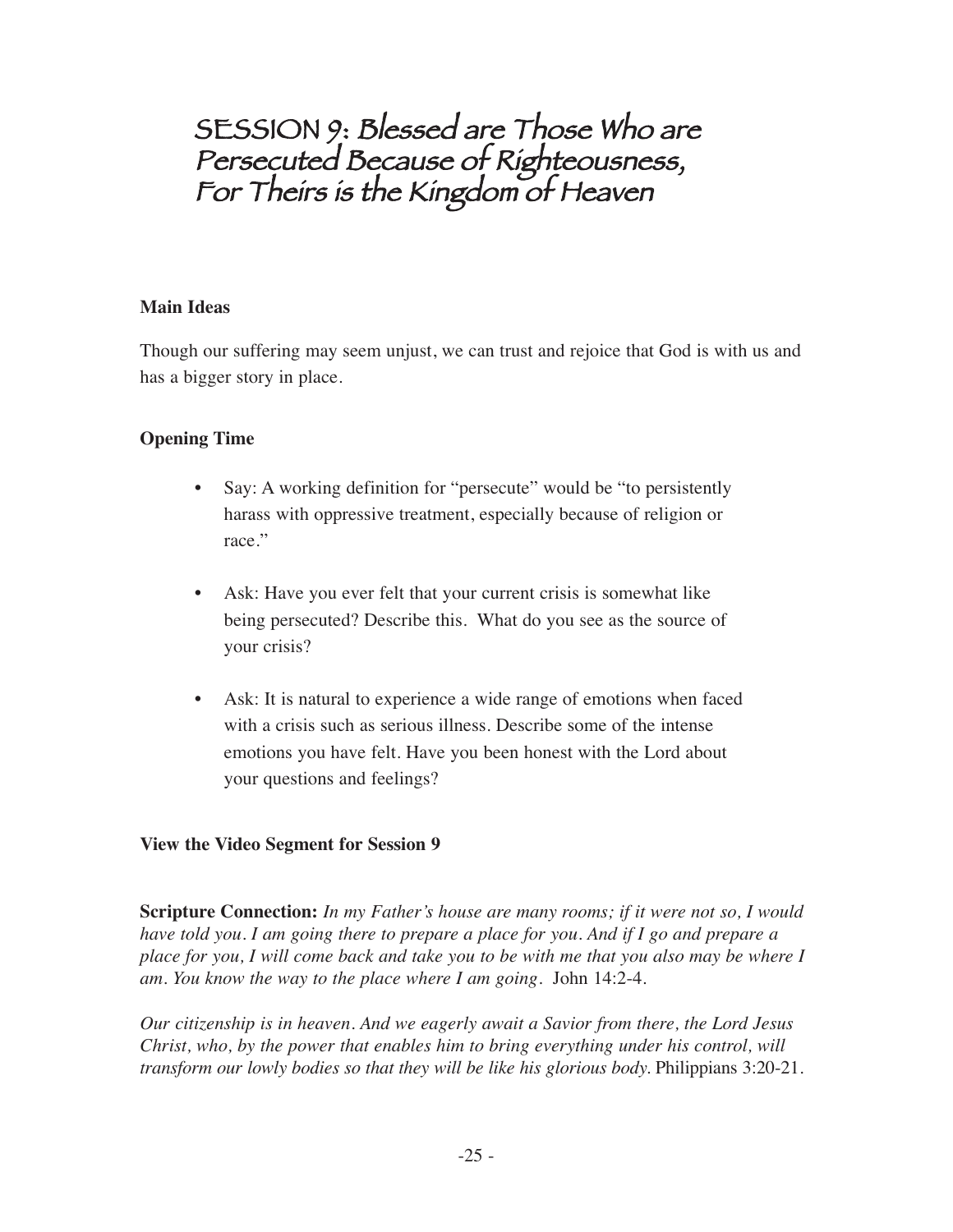*Blessed are Those Who are Persecuted Because of Righteousness*

- Sometimes we tend to blame God, asking questions such as "Why" me?" and "Am I being punished?" At other times we feel we must cover up for God's apparent lack of response to our situation. We hide our feelings and put on a good front for others, in fear that our real thoughts might paint God in a bad light. Where do you find yourself in this challenge?
- In this segment we see the prison where Jesus may have been held as he waited to see Caiaphas, the high priest. Can you picture Jesus in this place? Consider the horrific persecution Jesus endured because of His righteousness.
- Ken reminds us of the story of Job as one who had many reasons to question God. From our vantage point of reading Job's story we can see that God had a much bigger picture in mind. Can you see glimpses of a bigger picture unfolding in your own story?
- Justin Martyr declared to the Emperor of Rome, "You can kill us, but you cannot hurt us!" What does he mean by this? What might this mean for us?
- "The Kingdom of Heaven" is promised for those who are called to suffer persecution because of righteousness. In what ways are you already experiencing this promise?

**This week:** When you find yourself wondering "Why me?," remember that God walks with you through this trial, and He has a bigger picture in mind and is preparing a reward beyond compare for you in Heaven!

**Closing:** Receive this blessing, personalized from 2 Timothy 4:18: *May the Lord rescue you from every evil attack and bring you safely to his heavenly kingdom. To Him be glory for ever and ever.* Amen.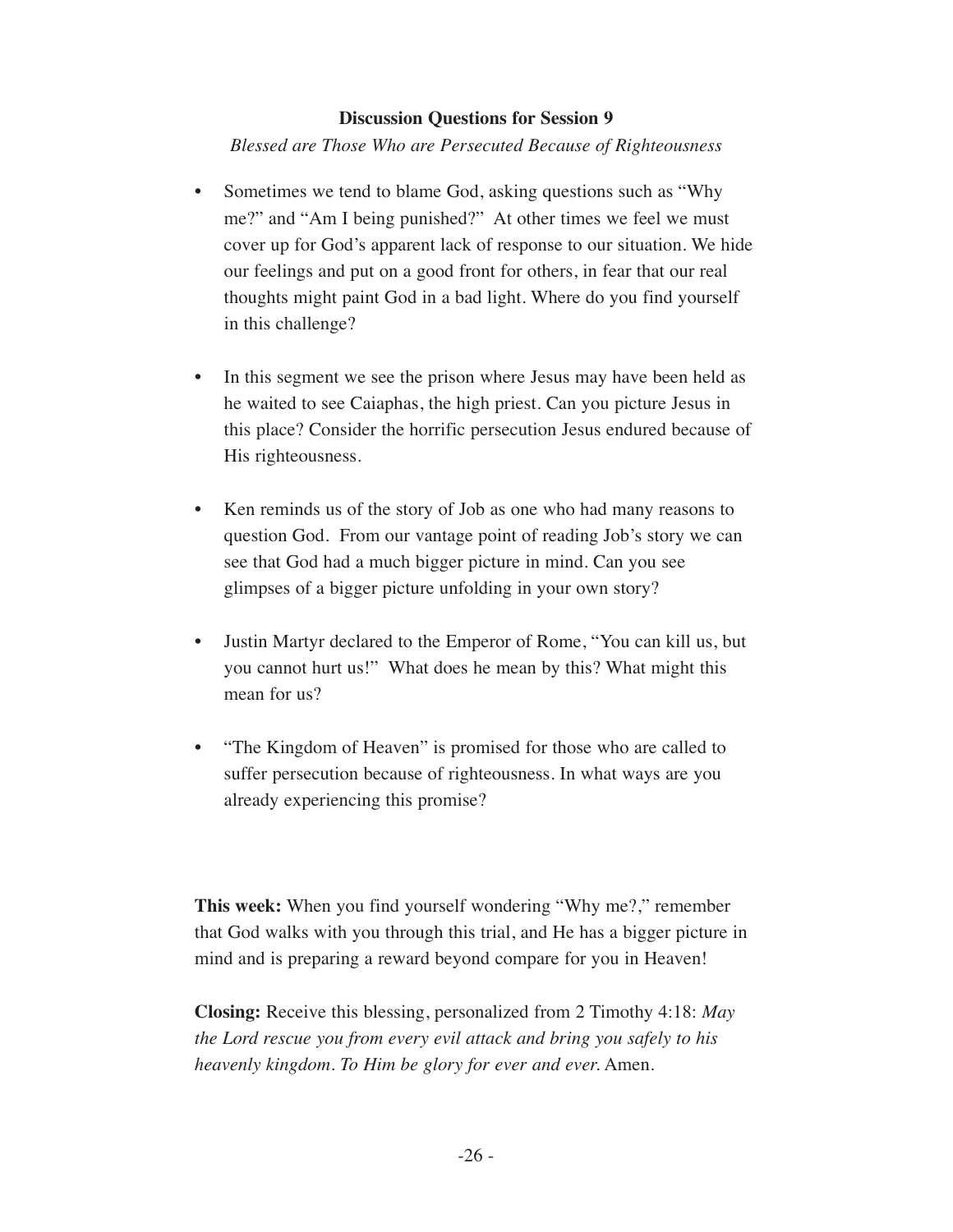## SESSION 10: Sharing the Blessing

#### **Main Ideas**

As we receive a blessing, we can do no less than go forward and extend that blessing into the world.

#### **Opening Time**

- Distribute a copy of the Beatitudes, as found on p. 3 of this guide. Read them aloud slowly. Ask: As you look back over the eight Beatitudes, which of them has held a special blessing for you?
- Ask: The Beatitudes are so rich in meaning, no resource could pretend to explore them to their fullest. As you think back over the sessions we've covered relating the Beatitudes specifically to cancer and other life challenges, what sticks out to you as a main theme?
- Part of this final segment was filmed at the Beautiful Ibillim Church in Galilee. This church is known as "The Beatitudes Church." Let's return one final time to the reflections on the Beatitudes.

#### **View the Video Segment for Session 10**

**Scripture Connection:** *How lovely is your dwelling place, O LORD Almighty! My soul yearns, even faints, for the courts of the LORD; my heart and my flesh cry out for the living God.* Psalm 84:1-2.

*Forgetting what is behind and straining toward what is ahead, I press on toward the goal to win the prize for which God has called me heavenward in Christ Jesus.* Philippians 3:13b-14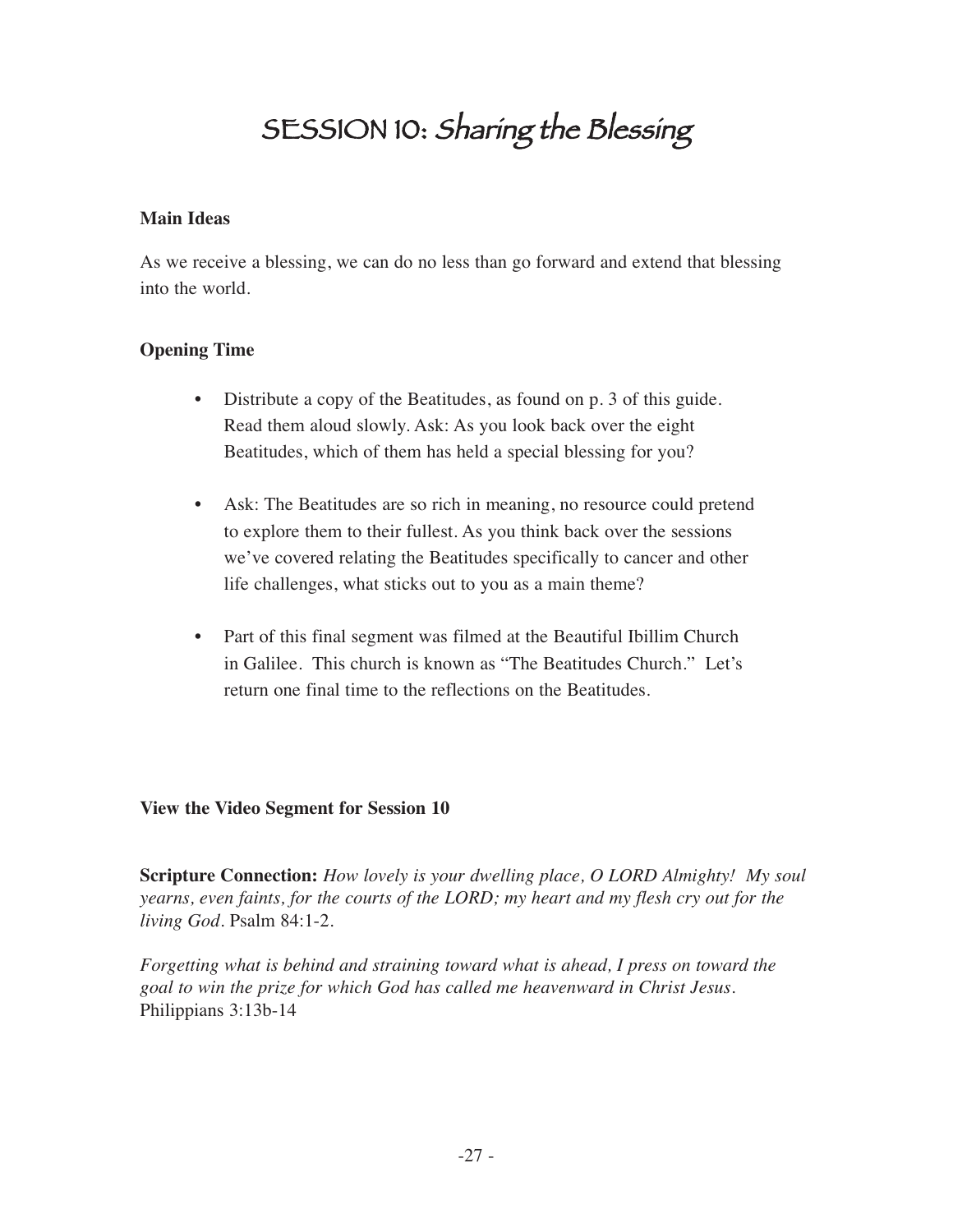*Sharing the Blessing*

- Does anything strike you about the Beatitudes Church that is shown throughout this segment? Why do you think the pastor believes the Beatitudes are the key to bringing peace in our world?
- As you consider the charge to find and work towards filling a mission in life, what concerns do you have? Do you have an idea of what your mission might be in your present circumstances?
- Can you relate to St. Theresa's prayer, "What do you want from me?" Take a look at the prayer on p. 29. How do you see this prayer as a summation of the Beatitudes? Is this a prayer you can pray with sincerity?
- Discuss the quote that was shared: "Nobody made a greater mistake than he who did nothing because he could only do a little."

**This week:** Read through the Beatitudes each day, soaking up the unmistakable blessing the Lord has bestowed upon you. Then consider how you can extend that blessing onward.

**Closing:** Your unique story is the one thing that belongs exclusively to you! Go from this place prepared to receive and share blessing in every single chapter of your story! Now receive these words from I Thessaonians 3:12: *"May the Lord make your love increase and overflow for each other and for everyone else, just as ours does for you."* Amen.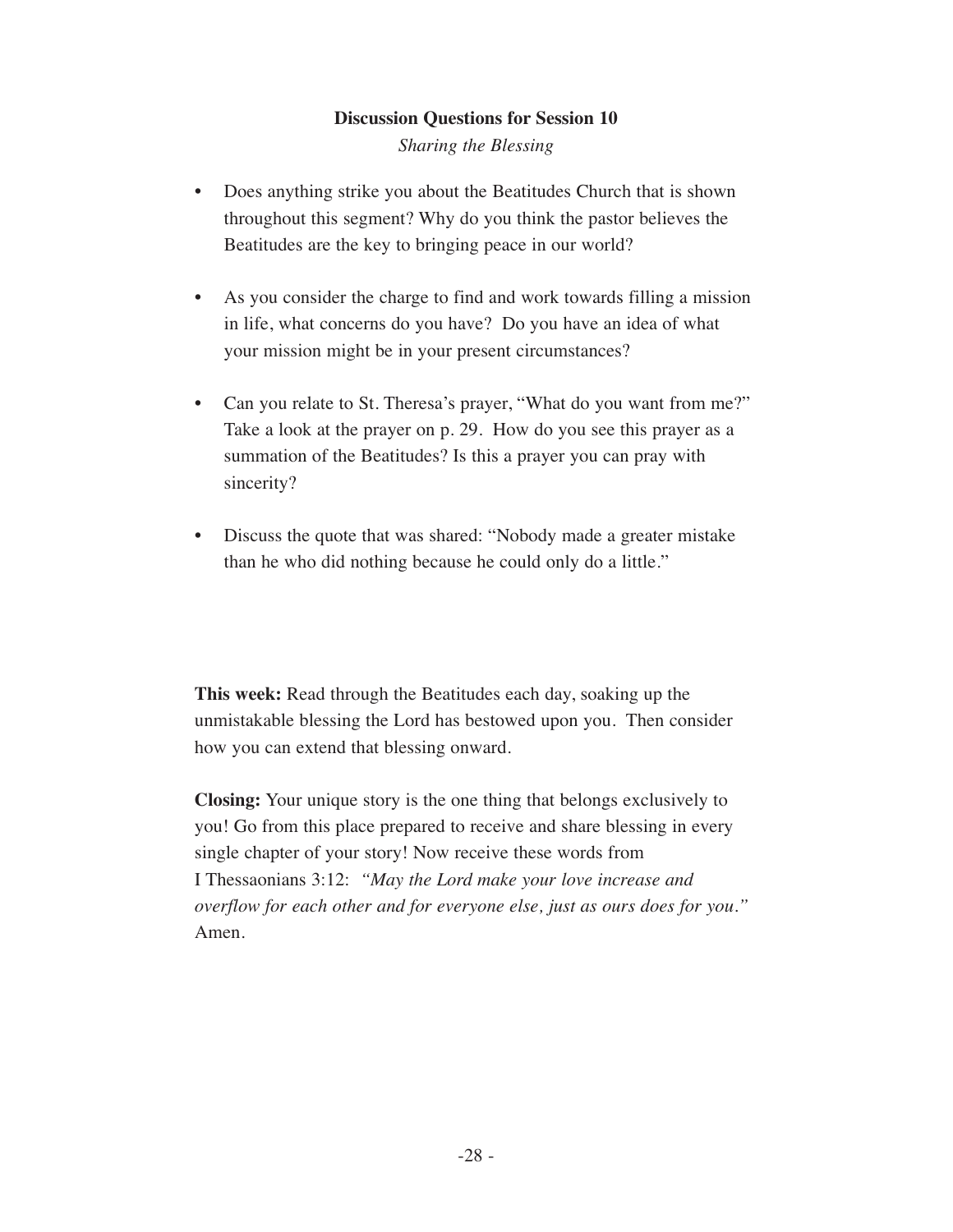#### *"What do You Want from Me?" Excerpts of a Prayer of Teresa of Avila in Spain (1515-1582)*

*I am yours, and for you I was born: What do you want from me?*

*I am yours because you created me, yours because you redeemed me, yours because you bore with me, yours because you called me to you, yours because you also waited for me and did not have me condemned, What do you want from me? …*

*See, here is my heart, I place it in your hand, together with my life, my body and my soul, my inmost feelings and my love; …*

*Since I have given myself to you, What do you want from me?* 

*Give me life or death, health or sickness; give me honour or dishonour, conflict or sublime peace, weakness or full strength: I will accept it all. What do you want from me? …* 

*If you want me to rejoice, then out of love for you I will rejoice. If you lay burdens upon me, then I shall want to die bearing them. Tell me where, when and how, just tell me, … What do you want from me? …*

*Let me be in the midst of trouble or of joy, if you will only live in me: What do you want from me?*

*I am yours, and for you I was born: What do you want from me?*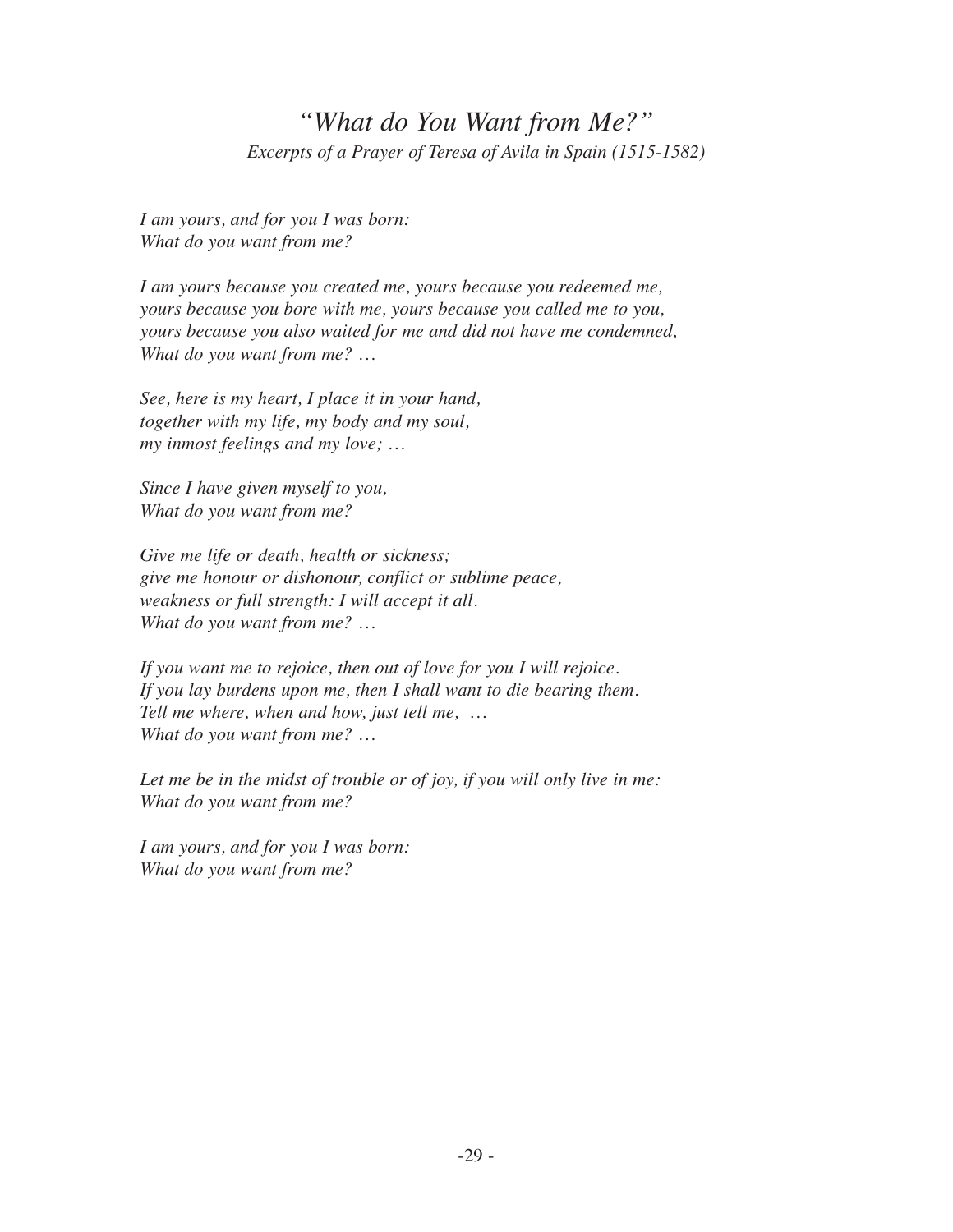#### *Additional Resources as Referenced in Session 6*

*The Cancer Recovery Foundation* – Founded by Greg Anderson, The Cancer Recovery Foundation seeks to help patients find support and care with "integrative prevention and survival strategies." In 1984 Greg was diagnosed with metastatic lung cancer and given only 30 days to live. More than 25 years later, Greg continues to help others through research, advocacy, education, and support. You can learn more about Greg and the foundation he started at www.cancerrecovery.org.

*Our Journey of Hope* – Our Journey of Hope is the culmination of a vision born in the heart of a cancer patient and those who ministered to her spiritual needs at Cancer Treatment Centers of America. The organization works to meet the spiritual needs of cancer patients and their loved ones and to strengthen and complement the spiritual support many of them may already be receiving from other sources, such as their local church. Cancer survivor Lyn Thompson is the coordinator of this ministry. Find out more at www.ourjourneyofhope.com.

*When God and Cancer Meet* - by Lynn Eib. As a cancer survivor, Lynn has seen God working in her own life in miraculous ways. These uplifting stories, as well as the lifechanging testimonies of others have been touched by God through their cancer journey, are shared in this powerful, encouraging book. Find this and other books by Lynn Eib on Amazon.com.